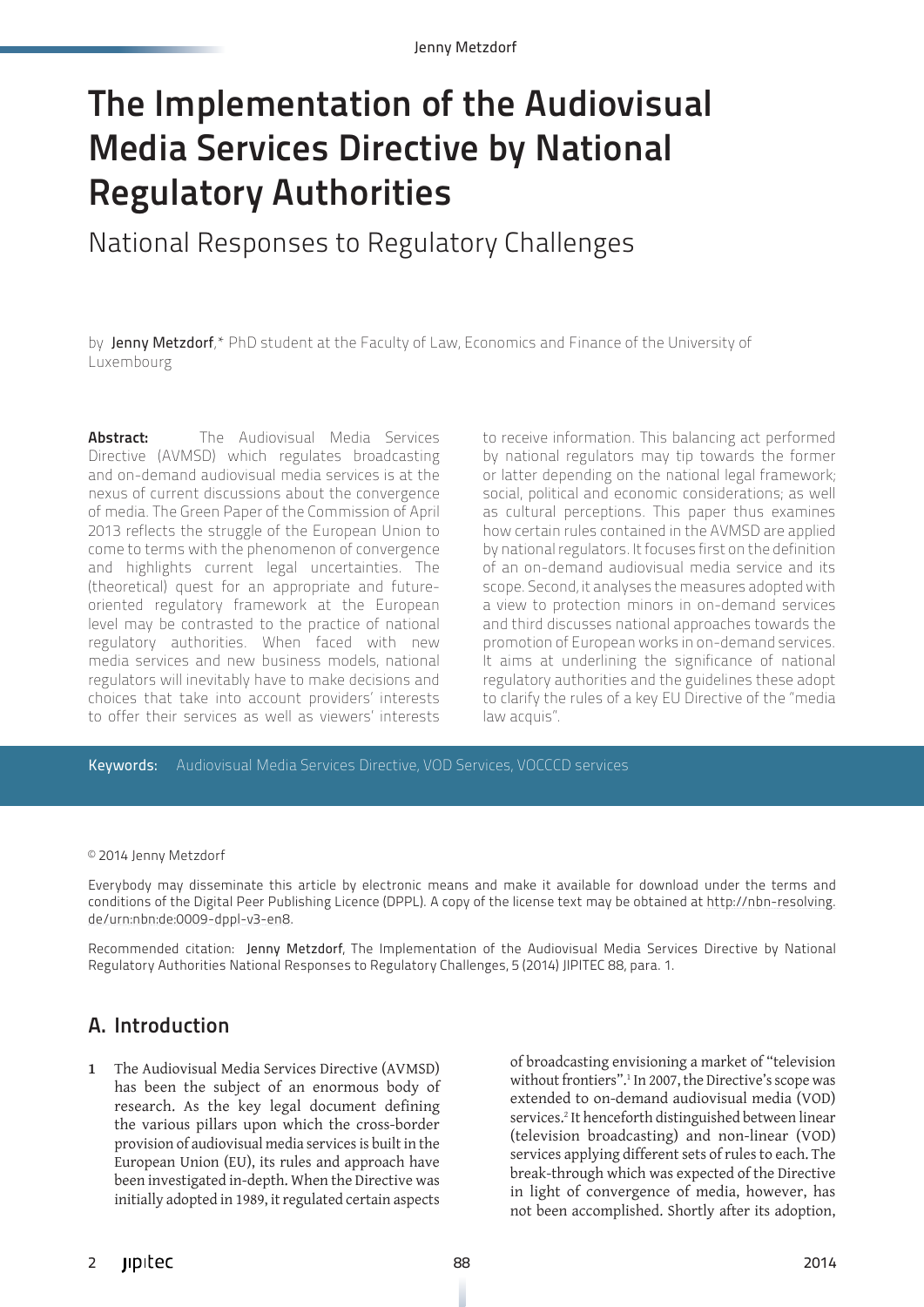discussions rekindled as to its modification in view of the emergence of Connected TV which seamlessly weaves the Internet and broadcasting together on the television screen.<sup>3</sup> So far, the Commission has clung to the AVMSD and its graduated approach to regulation as the market potential of Connected TV and similar services is gradually unfolding. The Commission's Green Paper of April 2013 which indeed asks crucial questions in fact reveals a high level of uncertainty with regards to the current rules and future approach to Connected TV and other hybrid services.4

- **2** In this state of flux, national regulatory authorities (NRAs) assume a pivotal role. Charged with the regulation of audiovisual media services, they ensure the application and implementation of the AVMSD on a daily basis. While their structure, composition and mandate are contingent on national legal frameworks, they generally act as intermediaries between the state and the industry. Where the national media laws transpose the Directive verbatim, the position of NRAs is enhanced. This is particularly true for rules couched in vague and general terms which have to be interpreted and applied in specific contexts and under specific circumstances at national level. NRAs thus enjoy a certain margin of discretion which is constrained mostly by the scope of the mandate granted by the state and the freedoms associated with the former. The establishment by the Commission of a European Regulators Group for Audiovisual Media Services in February 2014 demonstrates increasing awareness of the significance of NRAs and their contribution in shaping the future regulatory landscape.<sup>5</sup> The Regulators Group constitutes, inter alia, a forum for "exchange of experience and good practice".<sup>6</sup> This paper starts from similar premises employing a bottom up lens by examining the guidelines and codes adopted by NRAs as well as their practice.
- **3** To this effect, this paper sketches the most pressing challenges NRAs are currently facing in implementing the AVMSD at the grassroots. In its first section, it examines the criteria defining an (on-demand) audiovisual media service in order to determine the regulatory remit of NRAs. Interpretation and specification of the criteria is of enormous practical effect as it will identify the set of rules (and possibly laws) applicable to relevant providers. Secondly, this paper explores the measures taken by NRAs to protect minors from unsuitable content contained in non-linear services and thirdly, it details the activities of NRAs in respect of the promotion of European works in such services. Sections two and three illustrate the graduated approach to regulation which regulates television broadcasting more intensively than ondemand services. Succinctly, this paper endeavors to contribute to the debate about future regulatory responses to an ever more convergent media

environment and a possible revision of the AVMSD by pinpointing its most apparent deficiencies.

#### B. Criteria for VOD services

#### I. The definitions outlined in the AVMSD

**4** Although a comprehensive (horizontal)<sup>7</sup> reform of the TwFD in light of growing convergence of media was rejected in 2007 in favour of the maintenance of sector-specific regulation, the Directive's scope of application was slightly extended to cover television and "television-like"<sup>8</sup> services subsumed under the term "audiovisual media service".<sup>9</sup> In line with Art. 1 (1) (a) (i) AVMSD, an audiovisual media service is defined as:

*"a service as defined by Articles 56 and 57 of the [TFEU] which is under the editorial responsibility<sup>10</sup> of a media service provider and the principal purpose of which is the provision of programmes, in order to inform, entertain or educate, to the general public by electronic communications networks".<sup>11</sup>* 

**5** Thus, audiovisual media services are further classified as television broadcasting (linear services), on-demand audiovisual media services (nonlinear services) as defined in Art. 1 (1) (e) and  $(g)$ AVMSD respectively and audiovisual commercial communication as stipulated by Art. 1 (1) (a) (ii) in conjunction with Art. 1 (1) (h) AVMSD. While a VOD service may be viewed at the "moment chosen by the user and at his individual request"<sup>12</sup>, broadcasts are transmitted simultaneously to the general public "on the basis of a [chronological] programme schedule"<sup>13</sup>. The differentiation between linear and non-linear services is crucial for the application of the graduated approach to regulation.<sup>14</sup> Accordingly, VOD services are regulated more lightly whereas a tighter regime applies to television broadcasting. On top of the complexities of distinguishing linear from non-linear services, further difficulties emerge when delineating audiovisual media services from other kinds of services exempted from regulation, the boundaries of which are continually blurring.<sup>15</sup> The preamble to the Directive clarifies that it does not apply to "any form of private correspondence", "games of chance (…), other forms of gambling (…) and search engines".<sup>16</sup> It also exempts user generated content which is shared or exchanged "within communities of interest".<sup>17</sup> Where "textbased services" (merely) accompany an audiovisual service, the Directive applies.<sup>18</sup> However, recital 28 AVMSD indicates that "the scope of this Directive should not cover electronic versions of newspapers and magazines". Although the preamble to the AVMSD is, in principle, non-binding, it nevertheless serves as a valuable point of reference, particularly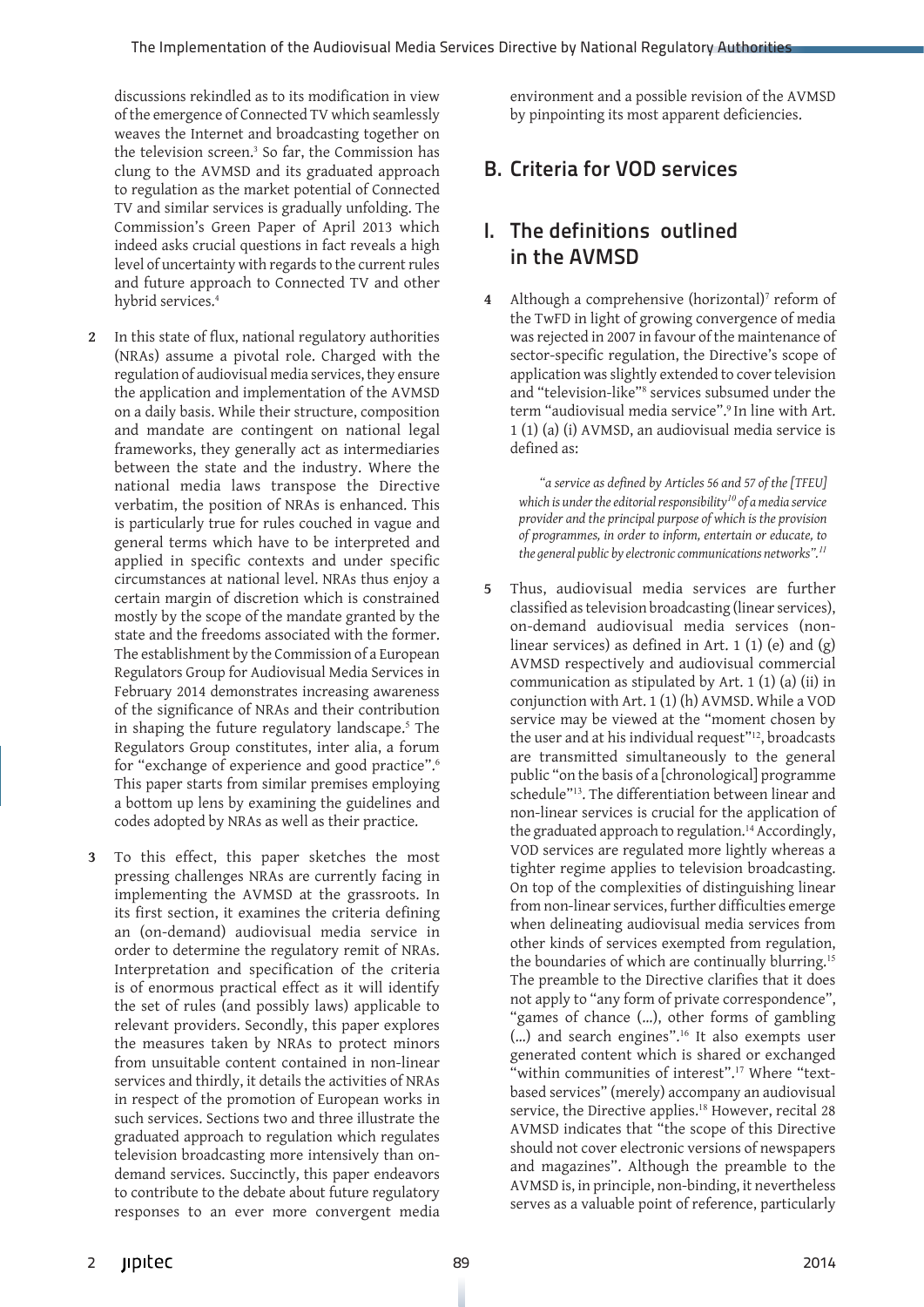for NRAs when implementing and applying the AVMSD "on the ground".<sup>19</sup>

**6** In several countries, recital 28 AVMSD has moved into the limelight of regulatory activities concerning VOD services.<sup>20</sup> The printed press increasingly offers its services online in order to meet competition from news blogs or other websites providing textbased material. The websites of newspapers or other magazines increasingly contain videos as a popular extra in addition to written articles which are their primary business. The pertinent question arising from this phenomenon is at what point a service offering mixed types of content should be subjected to the regulation applicable to VOD services. The question hinges on the criterion of principal purpose as prescribed by Art. 1 (1) (a) AVMSD. The regulators of Austria, Denmark, the Flemish Community of Belgium<sup>21</sup>, Slovakia<sup>22</sup> and Sweden<sup>23</sup> have found that parts of websites of electronic versions of newspapers served the required purpose and were thus classified as stand-alone VOD services.<sup>24</sup> By contrast, websites of several British newspapers have been excluded as VOD services, although being the subject of intensive investigations by the competent regulatory agencies. Thus, the following section analyses in detail the decisions of the Austrian and British regulatory bodies in order to shed light on their assessment and motives.

# II. Video section of online newspaper classified as VOD service in Austria

**7** In September 2012, the Austrian regulator, the *Kommunikationsbehörde Austria* (KommAustria) qualified the video section of the regional newspaper "*Tiroler Tageszeitung*" (TT service) as an on-demand service, a determination which was upheld in December 2012 by the Austrian *Bundeskommunikationssenat* (Federal Communications Senate, BKS) which was the appeal instance for decisions issued by KommAustria at that time<sup>25</sup>. <sup>26</sup> The website at issue (http://www.tt.com) contained the online version of the newspaper and its homepage brought the user to the news section by default. The content was arranged in sub-sections such as "Sports", "Leisure", "Video" or "Service" which were accessible via the main menu. In all categories, individual written items were accompanied by videos which served to complement the former. The video section was designed and branded in the same way as the website and also contained the same navigation tools. The videos were catalogued in chronological order and a separate section underneath presented the most popular videos. The whole catalogue was available via certain "categories". The videos constituted editorial content, professionally made and typically lasted between 30 seconds and several

minutes. Except for the title of the videos and a brief description of the most recent video, all material provided was audiovisual in character.

**8** In its determination, KommAustria examined the cumulative criteria defining an audiovisual media service as stipulated by Sec. 2 No. 3 *Audiovisuelle Mediendienste-Gesetz* (AMD-G) which transposes Art. 1 (1) (a) AVMSD employing similar wording. More concretely, KommAustria enquired whether the service, if covered by the AMD-G, constituted an ondemand audiovisual media service in line with Sec. 2 No. 4 AMD-G which emulates Art. 1 (1) (g) AVMSD. If this were to be affirmed, the service provider would have been required to notify the service pursuant to Sec. 9 (1) AMD-G. The case centered around two criteria. First, KommAustria posited that the videos constituted programmes within the meaning of Sec. 2 No. 30 AMD-G which reflects Art. 1 (1) (b) AVMSD. It points out that the notion of programmes was not based on a minimum length.<sup>27</sup> Rather than prescribing a quantitative requirement, KommAustria referred to the comparability to the form and content of the contested service with such programmes ordinarily shown on TV. In line with recital 24 AVMSD, KommAustria argued that the videos featured on the TT service constituted selfcontained items which targeted the same audience as television broadcasts and offered comparable content in comparable form.<sup>28</sup> Second, KommAustria investigated in the principal purpose of the video section. It found that this sub-section could be separated from the remainder of the service as it fulfilled an independent function and was not merely accessory to the text-based materials.<sup>29</sup> Hence, the video section was considered a user destination in its own right and was regarded by KommAustria as a stand-alone service. Interestingly, KommAustria responded to the provider's submission that it primarily provided written content that a service provider could not evade the application of the AMD-G simply for that reason. Even if an insignificant part (in terms of quantity) of the overall offer encompassed audiovisual content, such could nonetheless be viewed as a separate audiovisual media service within the meaning of the AMD-G.<sup>30</sup> It was not decisive whether the audiovisual content was grouped in a sub-section of the website even if the domain used could be indicative of the independence of the service.<sup>31</sup> In the appeal instance, the BKS confirmed the assessment undertaken by KommAustria in entirety. With regards to the comparability of the videos with programmes broadcast on TV, it emphasized that the videos covered concrete subject matters.<sup>32</sup> Furthermore, the BKS qualified KommAustria's position with respect to the principal purpose test. It stressed that the overall appearance of a service should be taken into account albeit excluding other services offered by the same provider.<sup>33</sup> In case of TT service, the video section did not, however, merely constitute a "side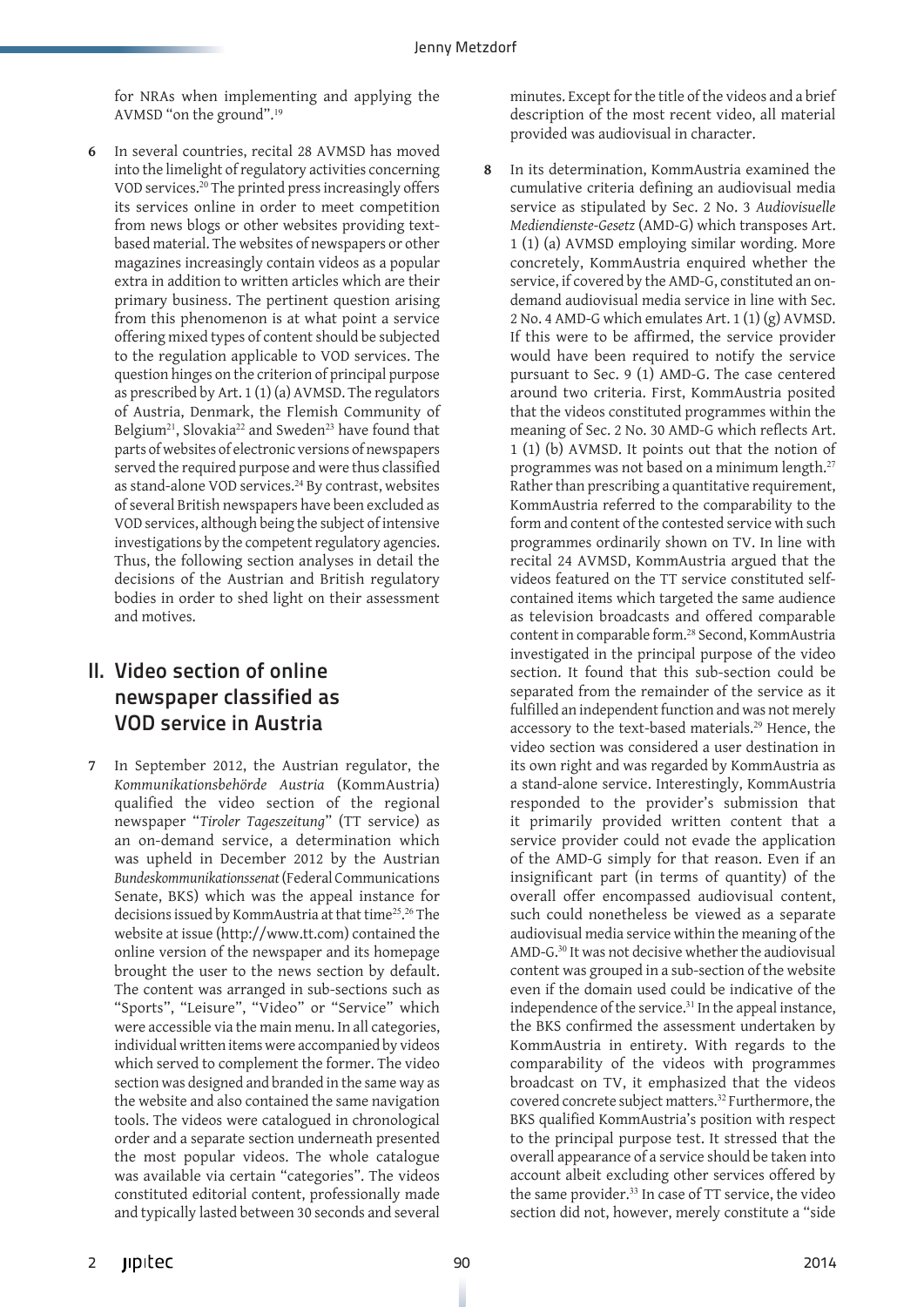effect"<sup>34</sup> but rather encompassed almost exclusively audiovisual content which was not of secondary or supplementary nature to the written content. The video section could thus have been consumed, used and offered independently of it being embedded in the TT service.<sup>35</sup> In sum, the Austrian regulatory bodies have asserted their authority over providers of websites of electronic versions of newspapers by classifying a sub-section of the entire offer as a non-linear service. They have thereby detailed two important criteria defining an audiovisual media service. Importantly, the case of TT service has reached the Court of Justice of the European Union (CJEU) which is asked to pronounce on two preliminary questions referred by the Austrian *Verwaltungsgerichtshof* (Administrative Court).<sup>36</sup> The questions concern firstly, the comparability with programmes broadcast on TV and secondly, whether a part of a service pertaining to an online newspaper can be insulated for the purposes of the AVMSD.<sup>37</sup>

# III. Detailed guidance on principal purpose by British regulator

**9** Like the Austrian regulator, the British coregulator<sup>38</sup>, the Authority for Television On Demand (ATVOD)<sup>39</sup> has struggled with the legal evaluation of electronic versions of newspapers. In a series of cases which at first glance seem similar to the Austrian case discussed above, it determined that the video sections of several online versions of newspapers constituted on-demand services within the meaning of Sec. 368A Communications Act 2003 (CA 2003)<sup>40</sup> holding that the relevant providers had failed to notify their services.<sup>41</sup> The first case decided on appeal by the Office for Communications (Ofcom) was "Sun Video"<sup>42</sup> which constituted a landmark decision in which Ofcom gave detailed guidance on the interpretation of the principal purpose test<sup>43</sup>.<sup>44</sup> Ofcom outlined eight (non-exhaustive and non-cumulative) characteristics from which it could be inferred that the principal purpose was indeed the provision of programmes within the meaning of Sec. 368A (1) (a) CA 2003. It was thus characteristic of an on-demand service to be provided on "its own homepage through which it is accessed" or on a sub-section where the audiovisual material is catalogued.<sup>45</sup> Furthermore, a service was considered of having the required purpose where the audiovisual content was "presented or styled (and marketed) as a television channel" or where there existed only a "limited number of access [or content] links between the relevant audiovisual material and other content".<sup>46</sup> In addition, Ofcom suggested that the principal purpose implied that the audiovisual material was "of substantial duration and/or comprise[d] complete programmes rather than "bite-sized" clips or extracts from longer programmes" which could be "watched and

understood fully on [their] own".<sup>47</sup> Where a service comprises both audiovisual and written material, Ofcom suggested that the principal purpose test would be satisfied where "the balance of the material is more likely significantly to lean towards the audio visual" implying that the text-based part of the website is "brief and/or merely an introduction to, or summary of, the audio visual material" and is not the "primary means" of conveying information to the user. <sup>48</sup> Ofcom concluded on the basis of these characteristics that the video section of the website of the Sun did not constitute a non-linear service.<sup>49</sup> It criticized ATVOD for having focused on the video section while according insufficient attention to the "website as a whole".<sup>50</sup> Still, Ofcom did not refuse the application of the rules concerning non-linear services to electronic versions of newspapers *per se.*<sup>51</sup> An interesting case which could cross this threshold is currently pending before Ofcom. In a determination of August 2013, ATVOD considered that the video section of the Vice website (http:// www.vice.com/en\_uk) was a VOD service.<sup>52</sup> The portal is comparable to an online version of a magazine. Its video section features the latest videos which are accompanied by an explanatory note as well as shows of over ten minutes in length. The website is also made available on YouTube where it appears to correspond largely to the video section. In contrast to its precedents, the case of Vice appears, to put it bluntly, 'much more audiovisual'. Still, it remains to be seen whether Ofcom which so far has rejected all attempts of ATVOD to regulate sections of websites will follow ATVOD's assessment.

**10** When examined together, the practices of the Austrian and British regulatory bodies paint two opposing pictures regarding the classification of online newspapers as VOD services. Still, the reasons for the decisions and arguments brought forth by regulators are, to a certain extent, similar like the question whether the service constituted a standalone service and the rejection of the application of a purely quantitative approach to determining the primary character of a service. Nonetheless, certain differences can be identified with respect to the comparability of videos to programmes diffused on TV. While videos of relatively brief duration (maximum of several minutes) were considered TV-like in Austria, it appears as if such short videos would (taken by themselves) not be conclusive of a VOD service in the UK. Knowledge about such subtle but existing differences in practice of NRAs is crucial for service providers. Editors of newspapers who wish to make their offers available online will have to be aware of the consequences of the design and structure of their services. They will have to reckon with the potential involvement of the regulatory authorities for the media even if their activities would formally fall under press regulation.<sup>53</sup>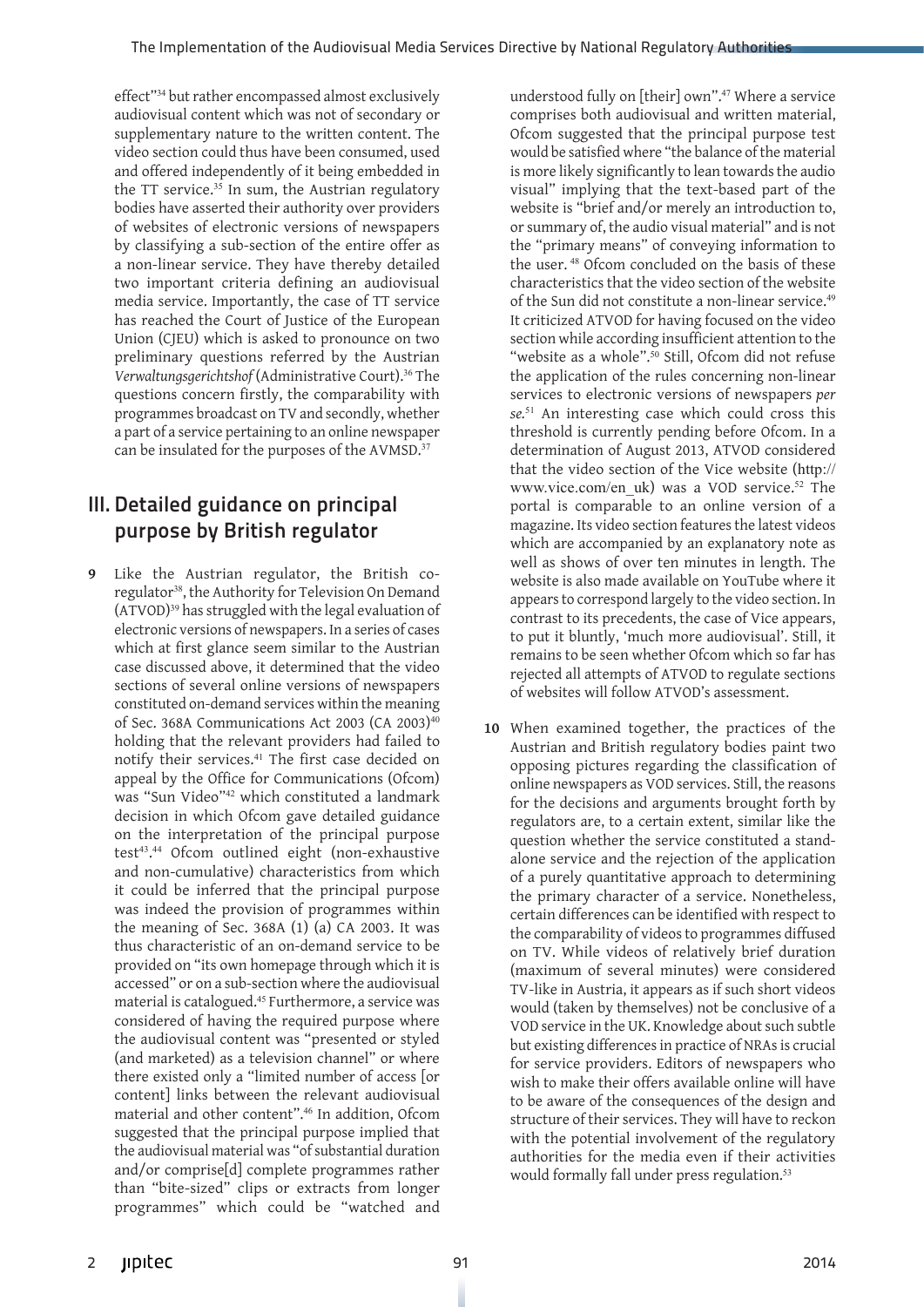**11** If editor's chief objective is to provide an online version of their printed medium, they will have to devise their websites accordingly by making sure that video content is not excessive and truly embedded in text-based material. If they plan to group the audiovisual material in a separate video section, they will have to carefully consider whether notification of a VOD is necessary. The Austrian case currently pending before the CJEU might offer further indications in this respect. Regardless of the outcome of this case, should the application of the AVMSD or respectively the relevant national law be affirmed, operators will be obliged to abide by certain standards such as the prohibition of programmes containing incitement to hatred or the safeguarding of the protection of minors, a subject discussed below.

## C. Protection of minors in VOD services

#### I. The standard according to the AVMSD

**12** The protection of minors from unsuitable (e.g. offensive or sexually explicit) audiovisual content has been a constant policy concern which has been reflected in the Directive since its initial adoption in 1989. Art. 22 TwFD (now 27 AVMSD) was amended in 1997 and subsequently required broadcasters to identify programmes which were susceptible to having a damaging effect on children and adolescents and which were broadcast in unencoded form on free TV.<sup>54</sup> The extension of the scope of application of the Directive in 2007 was accompanied by the inclusion of a rule purporting to protect minors in on-demand audiovisual media services. Although Art. 12 AVMSD borrows from the wording of the provision protecting minors in broadcasts, the former is less restrictive than the latter illustrating the graduated approach to regulation. Thus, Art. 12 AVMSD prescribes that ondemand services which "might seriously impair the physical, mental or moral development of minors are only made available in such a way as to ensure that minors will not normally hear or see [them]". It follows that service providers are obliged to put in place the (technical) measures whereby access to seriously harmful material is denied to minors (typically under-18's, albeit depending on national context). In line with recital 60 AVMSD read in conjunction with the Recommendation of 2006 of the European Parliament and the Council<sup>55</sup>, "personal identification numbers (PIN codes), filtering systems or labeling" could be employed to this effect. Art. 12 AVMSD lacks any indication as to the type of material covered by the rule. The vague formula of

material which "might seriously impair" minors is nonetheless specified in Art. 27 AVMSD (applicable to television broadcasts) which could be consulted by analogy. Accordingly, programmes "that [among other] involve pornography or gratuitous violence" meet this test. In the absence of any clear correlation between Art. 12 and 27 (1) AVMSD, Member States remain entirely free to define the kind of content which is qualified as seriously detrimental to children.<sup>56</sup> The following section is devoted to the guidance and practice by the British regulatory bodies which seem to have assumed a pioneering role within the EU clamouring for the strengthening of the protection of minors on the Internet.

#### II. Application of the standard in the United Kingdom

**13** In the United Kingdom, Art. 12 AVMSD is transposed by Sec. 368E (2) CA 2003. Sec. 368E (2) CA 2003 which reproduces *grosso modo* the text of the Directive but is more detailed by specifying the exact age (eighteen years) of persons addressed by the rule. Since the formulation contained in the national act transposing the Directive is equally imprecise, it falls to the NRAs to interpret its exact scale and scope. ATVOD as the competent co-regulator monitors the application and implementation of the statutory rules. In order to help the industry to conform to the requirements imposed on service providers, ATVOD has accumulated in its guidance the statutory rules which are supplemented by (non-binding) guidance on their meaning and enforcement.<sup>57</sup> Rule 11 sets out ATVOD's approach to the protection of minors. It highlights that ATVOD has pursued a precautionary approach which is backed by Government and Ofcom.<sup>58</sup> In spite of the lack of any conclusive evidence about the harm caused to minors by programmes containing sexually explicit material, ATVOD is satisfied that there is a sufficiently strong correlation justifying precautionary measures.<sup>59</sup> It follows that ATVOD has established a threshold of material it considers harmful.<sup>60</sup> This threshold is fixed by reference to the classification scheme of the British Board of Film Classification (BBFC), in particular its R18 category. The distribution of such works is restricted to "specifically licensed cinemas (…) and sex shops".<sup>61</sup> According to ATVOD's Rule 11, this includes inter alia "highly sexualized portrayals of children", "pornographic content which is likely to encourage an interest in sexually abusive activity" (e.g. paedophilia, incest or nonconsensual sex) or "involves an act which may cause lasting physical harm". In addition, any depiction of "sexual violence", "sadistic violence or torture" and "real injury, violence or death presented with insufficient contextual justification" is prone to being classified as harmful material.<sup>62</sup> Briefly, the type of material covered by Rule 11 is summarized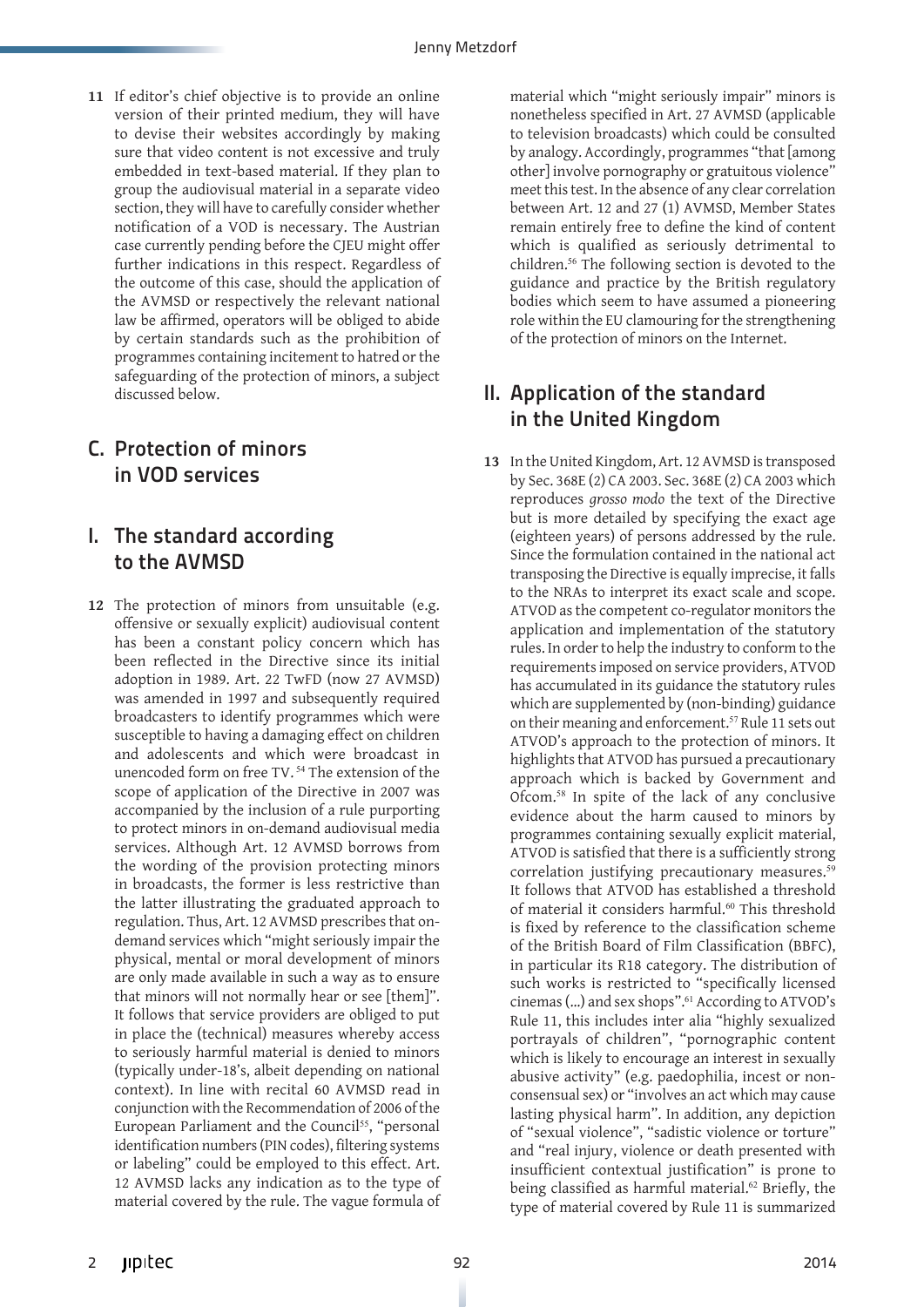bluntly as "hardcore pornography".<sup>63</sup> Since such content is not completely banned, providers of non-linear services are obliged to limit access to persons of age. In this respect, ATVOD requires that an "effective Content Access Control System ("CAC System")" is installed "which verifies that the user is aged 18 or over at the point of registration or access" of the service.<sup>64</sup> In practice, unsuitable content is concealed behind a "pay wall" which can be passed by payment methods which are restricted to persons of age (such as payment by credit card).<sup>65</sup> ATVOD considers permissible similar means which corroborate age on the basis of "an independent and reliable database, such as the electoral roll".<sup>66</sup>

- **14** Throughout the past years, ATVOD has proven a robust regulator by rigorously enforcing Rule 11. In fact, it seems to have prioritized the protection of minors in on-demand services, a subject which is repeatedly discussed in its policy documents.<sup>67</sup> The number of violations detected by ATVOD between 2012 and 2014 underlines this impression. Between 2012 and 2014, it has found 30 UK providers in violation of Rule 11 and thus Sec. 368E (2) CA 2003.<sup>68</sup> The effect of its determinations is declaratory. ATVOD may, in cases of grave and repeated infringements refer the matter to Ofcom for imposition of sanctions pursuant to Sec. 368I CA 2003.<sup>69</sup> In January 2013, Ofcom imposed a total fine of £100.000 on the service provider Playboy TV UK/Benelux Limited for two of its services.<sup>70</sup> ATVOD had previously determined that its services "Demand Adult" and "Playboy TV.co.uk" violated Rule 11 by failing to install an effective CAC system.<sup>71</sup> The two websites displayed a warning about the offensive character of the content offered next to two links reading "Enter. I am over 18" and "Exit if you are under 18". Following the links brought the user to the respective homepages. The "Demand Adult" website even contained free access to stills of pornographic nature while access to the full video catalogues of both services was opened only upon payment (either pay per view or full subscription). The payment services ("Pay Wizard" and "CCBill. com") allowed for debit card payment and transfers via regular bank accounts and thus could be used by underage persons. Hence, ATVOD concluded that the measures designed to restrict access to under-18's could be "easily penetrated by minors and therefore could not be regarded as being effective in securing that such persons will not normally see or hear the relevant material".<sup>72</sup> Ofcom, in its decision, sanctioned the provider for failing to take corrective action (after being made aware of its negligence by ATVOD) during a prolonged period of roughly seven weeks.<sup>73</sup> The service provider had instead informed ATVOD of its "intention to remove the service from UK jurisdiction".<sup>74</sup>
- **15** The question of whether the service provider was established in the UK for the purpose of Sec. 368A in conjunction with Sec. 368R (5) CA 2003 (and

implicitly the AVMSD) was treated separately. While ATVOD regarded Playboy TV UK/Benelux Limited to control editorial decisions (in other words, to have "editorial responsibility", one of the cumulative criterion defining an audiovisual media service)<sup>75</sup>, Ofcom, by contrast, consented that the provider had relocated to Montreal, Canada and therefore was no longer (as at September 2012) subject to UK jurisdiction as a "genuine reorganisation [had occurred] including redundancies in the UK and the taking on of responsibilities by staff in Montreal".<sup>76</sup> Although Ofcom ruled on the matter, ATVOD remains discernibly distrustful of providers establishing abroad (outside the EU) in order to evade stricter legal requirements applicable in the UK (in the EU). Such "tube sites" offer free hardcore pornographic material as honey pots (or "shop window")<sup>77</sup> in order to attract user's attention which is subsequently redirected to complementary paid services necessitating subscription. Interestingly, such websites are very popular with British users<sup>78</sup> but they have been anathema to ATVOD which does not have jurisdiction over them for their lack of establishment in the UK.

# III. Further initiatives by the British co-regulator

**16** Against this backdrop, ATVOD published a research report which found evidence of "significant underage access from the UK to adult websites".<sup>79</sup> For this reason, it recommended that first, the CA 2003 be amended to specify that material rated R18 would be characterized as impairing minors, second, the AVMSD be modified accordingly to establish a uniform standard across the Union and third, further legislation be devised to allow the UK payments industry to prevent cash flows from the UK to tube sites making available pornographic content to minors.<sup>80</sup> ATVOD's suggestions, while proactive and innovative, also raise a number of concerns regardless of the validity of the underlying objective of the protection of minors. Any specification of the type of content which is considered seriously harmful to children would have to rely on solid and more profound scientific evidence than the statistics included in ATVOD's report.<sup>81</sup> The metaphor of a "slippery slope"<sup>82</sup> could also be conjured up in this respect whereby the explicit prohibition of hardcore pornographic content is viewed as a first step leading to the banning of less extreme forms of sexually explicit material in the future. Such a development would seriously impact on the fundamental right of the freedom of expression. In a similar vein, a modification of Art. 12 AVMSD as desired by ATVOD seems doomed to failure in view of considerable discrepancies in cultural and social perceptions among Member States which are reflected in the different national classification systems and rating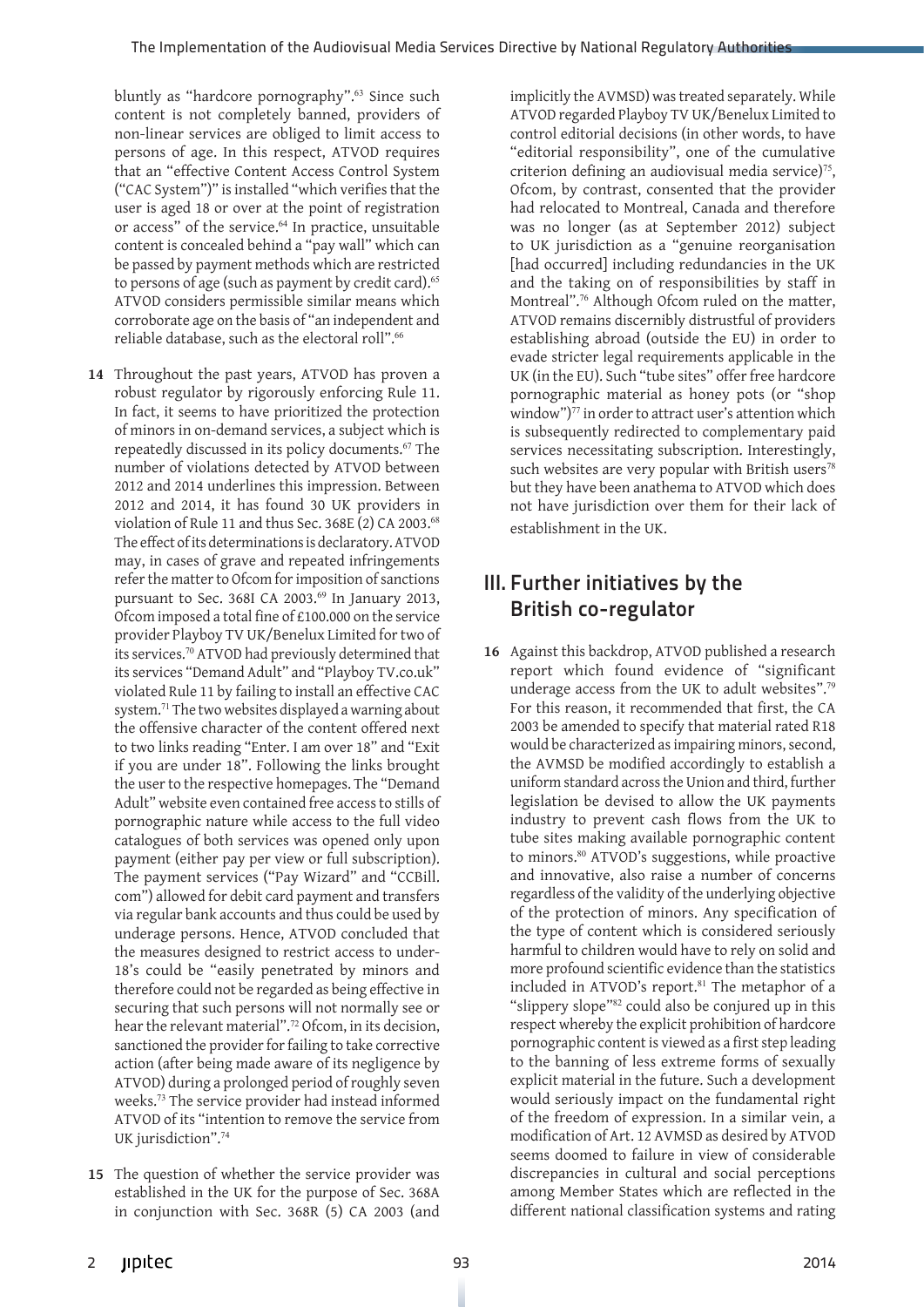schemes concerning programmes broadcast on TV. In addition, any amendment referring to "hardcore pornography" (or the like) would still be contingent upon interpretation by NRAs and ultimately national (or the European) judiciaries.

**17** Furthermore, ATVOD's lobbying for new legislation to attack the business model of "tube sites" by cutting off monetary flows from the UK seems disputable as it would implicitly extend ATVOD's reach beyond UK borders. In fact, ATVOD would pass on the task of regulating the protection of minors to the private sector, in particular to commercial actors like Visa, MasterCard or PayPal. For the purpose of the prevention of payments, it is unclear whether providers of such systems would have to enquire about the nature of the content delivered to the user as they typically only process the financial transaction lacking knowledge about the actual product or service purchased. It is furthermore unclear at what point of the transaction access to the (pornographic) service would be blocked, at the time of the request for payment (when it is verified that the credit card holder has sufficient credit to purchase a product or service) or at the time of the actual payment (when the total amount owed is deducted from the account). Moreover, it is unclear whether any UK citizen would be denied access to such websites, even those of age, despite the material being legal (albeit rated as R18). Whether legislation will eventually be adopted in the UK and to what extent will have to be critically observed. The protection of minors as an indispensable public interest concern would nonetheless have to be balanced with fundamental rights, above all, the freedom of expression (entailing the right to receive pornographic information) as well as the right to privacy. In brief, ATVOD's practice and policy documents discussed above underline its active role in promoting the protection of minors in on-demand services. In interpreting the (broadly formulated) statutory rules, it has developed a standard through its practice which seems sufficiently detailed for service providers to foresee prosecution by ATVOD. It has thereby strengthened its own position and standing in the industry. Still, the transformation of its standards into binding legislation would have to be accompanied by an increase in transparency of the underlying motives and objectives pursued as well as an analysis of the necessity and proportionality of the measures in order to minimize interference with the interests of stakeholders, in particular fundamental rights. The example chosen above is exemplary of many NRAs struggle to adapt national media legislation to the realities of the ubiquity of the Internet<sup>83</sup> where long-established standards (like the protection of minors) for traditional modes of transmission have come under pressure.<sup>84</sup>

### D. Promotion of European works in VOCCCD services

#### I. The standard set out in the AVMSD

- **18** As with the protection of minors, the promotion of the production and distribution of European works on television has been a policy concern which was integrated in the original TWFD of 1989. It required that broadcasters dedicate a certain share of their programmes to European works and support the programmes of independent producers by financial or editorial means.<sup>85</sup> Unlike the protection of minors, an objective seemingly approved of by all Member States, the aims and in particular the means whereby the cultural objectives of plurality and diversity of content have been advanced under the Directive have polarized countries. Not only is the definition of European works<sup>86</sup> broad and prone to favouring national language films or those produced nationally rather than stimulating the cross-border circulation of multi-national works $87$ , the wording of the Directive is ambivalent and rather soft.<sup>88</sup> When its scope of application was extended, the imprecise language of the provisions applicable to broadcasting (Art. 16 and 17 AVMSD) was replicated in the provision concerning VOD services (Art. 13 AVMSD). Thus, Art. 13 (1) AVMSD encourages providers of on-demand services to "promote, where practicable and by appropriate means, the production of and access to European works". The phrase "where practicable and by appropriate means" stems from the quota rules for broadcasting and expresses a "political compromise".<sup>89</sup> In order to gain a majority for the inclusion of the dispositions in the Directive, they were formulated in such a way as to give service providers, especially smaller and less solvent providers some leeway with regards to their fulfilment.
- **19** Furthermore, Art. 13 (1) AVMSD indicates that promotion may refer to "the financial contribution made […] to the production and rights acquisition of European works or to the share and/or prominence of European works in the catalogue of programmes". Recital 69 AVMSD is only marginally more specific by pointing to the "attractive presentation of European works in electronic programme guides" as a form of support envisaged by Art. 13 AVMSD. Still, the rationale of the TWFD and its television quotas was extended to the online environment. This has been criticized as the user bears ultimate control over the content consumed and selects the programmes which cater to his or her tastes (regardless of the fact that a catalogue comprises a majority of European works).90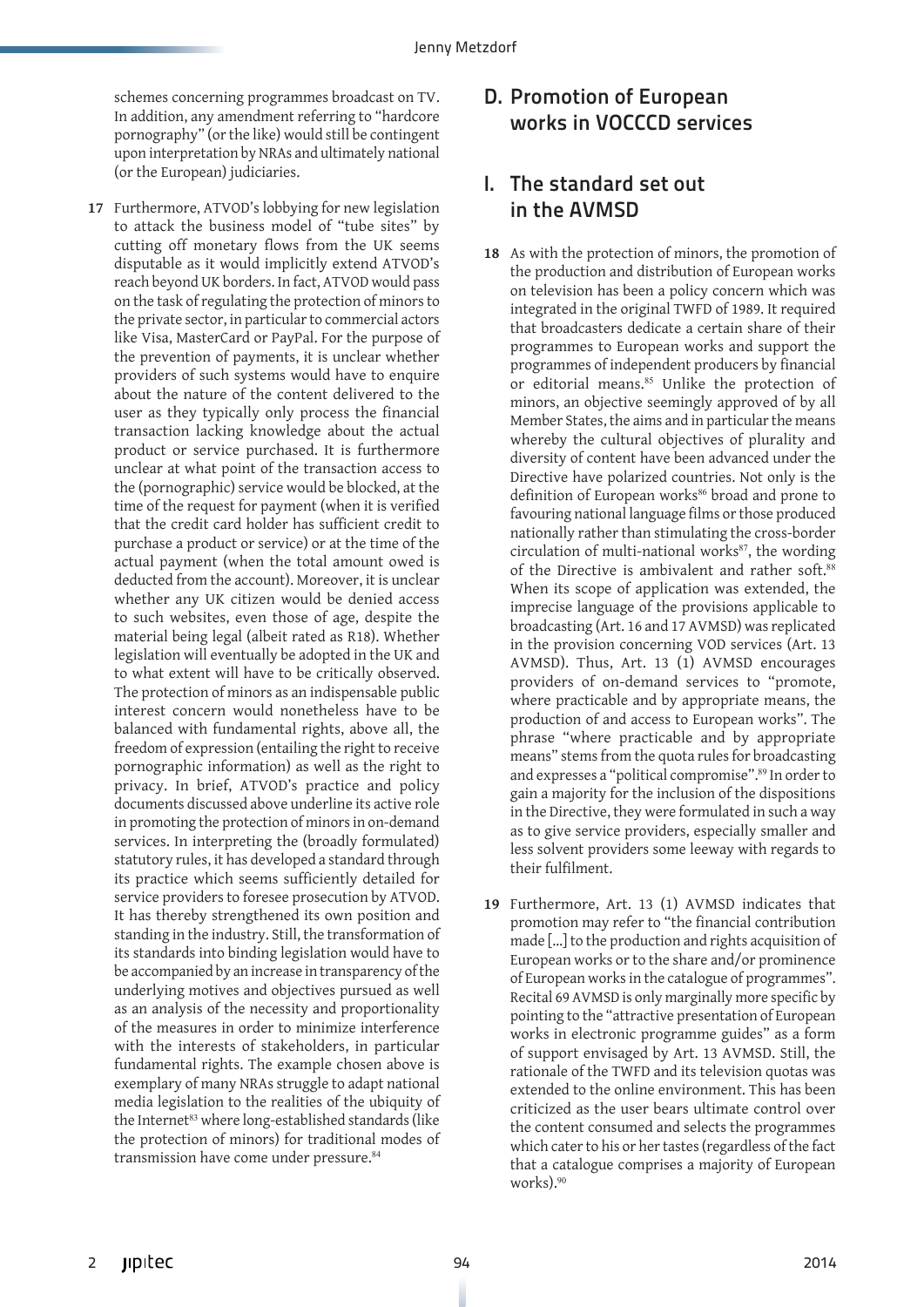**20** Not surprisingly, the Commission found in its first report on the application of Articles 13, 16 and 17 AVMSD of September 2012 that in spite of the success of the well-established quotas the proportions of which has been outdone in many Member States, the transposition and above all enforcement of Art. 13 AVMSD in national legal orders have been restrained and are more problematic.<sup>91</sup> The Commission also noted fundamental discrepancies in conditions and developments of the market for VOD services<sup>92</sup>. Policy makers and national regulators appear hesitant, pursuing a "wait and see"<sup>93</sup> approach in order not to stifle innovation of a nascent industry and allow providers to build attractive online offers appealing to large parts of the public. Still, some countries which have traditionally hoisted the "quota flag" for TV have fervently advocated for efficient enforcement of comparable rules for nonlinear services. While a conventional approach is applied in France<sup>94</sup>, an innovative solution focusing on enhancing "prominence" has been sought by the regulatory body of the French Community of Belgium.<sup>95</sup> In addition, the Dutch approach to monitoring shall serve as an example underlining the pragmatism necessary for the enforcement of this provision.

#### II. Quota rule for VOD services in France

**21** Art. 13 AVMSD is transposed by Art. 12 of the French *Décret relatif aux services de médias audiovisuels à la*  demande (VOD Decree 2010)<sup>96</sup> which stipulates that providers reserve 60 percent for European works and 40 percent for French works from the total number of programmes included in the catalogue.<sup>97</sup> Interestingly, French works are considered European works for the purpose of the quotas. If one were to deduct the support for French works (assuming that all providers meet the target for French works and do not go beyond the threshold set for European works) from the overall goals, the support for European works appears rather insignificant or at least weak in comparison to the protection afforded to the national film industry. Yet, the definition of European works set out in Art. 1 (1) (n) AVMSD does not require a cross-border element (like co-productions) but is deliberately open to accommodate national productions *stricto sensu*. Above all, Art. 13 VOD Decree 2010 specifies that service providers are to permanently present a substantial proportion of the quota on their homepage. To this effect, the Decree explicitly indicates that the mentioning of the title of the work on the home page is not sufficient. Instead, providers are expected to advertise the relevant works (by banner ads, for example) and display trailers or samples. This rule aims at preventing the burying of European and French works in sub-sections of the

website by enhancing their visibility on the primary destination of users, providers' homepages.

**22** In its report about the application of the Decree published in November 2013 drafted on the basis of consultations of stakeholders, the French regulatory authority, the *Conseil Supérieur de l'Audiovisuel* (CSA, hereinafter French CSA) identified difficulties providers encountered in the practical application of the quota rules. The responses by the French CSA are worthwhile with a view to the immediate application and enforcement of the rules in practice as well as potential amendments to the legislative framework.<sup>98</sup> Thus, the French CSA clarified that the quota applied on an annual basis allowing providers to derogate (even if minimally) from the strict proportions and front page presentations.<sup>99</sup> Above all, the French CSA acknowledged the restrictiveness of Art. 13 VOD Decree exclusively focusing on the homepage of providers which, in fact, constitutes only one access point for users. Hence, it proposed the recognition of separate sections or buttons dedicated to European and French works, search tools by origin of productions and promotional activities of providers.<sup>100</sup> The Commission, in its staff working document accompanying the report on the application of Art. 13, 16 and 17 AVMSD also referred to these criteria when enumerating "performance indicators" which Member States could take into account when interpreting and specifying the obligations for providers pursuant to Art. 13 AVMSD.<sup>101</sup> Interestingly, the French CSA highlighted the increasing significance of recommendation tools. On the basis of personal data, an algorithm is programmed which recommends audiovisual productions to individual users according to their personal preferences and interests and/or previous behaviour and consumption patterns. The French CSA thus advocated their use for the purpose of promoting European and French works in case of websites offering the possibility to personalize the homepage.<sup>102</sup> Yet, French providers seemed little enthused about the integration of a 'European or French factor' into their algorithms arguing that the biasing of the algorithm/software would infringe on their editorial freedom and the neutrality of the recommendation tool.<sup>103</sup> Such instruments also raise more general questions about the collection of personal data and their use and any tracking of user behaviour should be made transparent (by asking the user to consent). The fact that the French CSA proposed to restrain the 'European and French recommendation tools' to personalized homepages (and negated them for standardized homepages) which are in any case based on user's data (voluntarily or so it is assumed) given to the provider, does not solve the data protection issue. Finally, the French CSA rejected the introduction of exemptions for "non-generalist" services.<sup>104</sup> Arguing that a general exception would undermine the quota scheme, the French CSA nonetheless conceded that a VOD could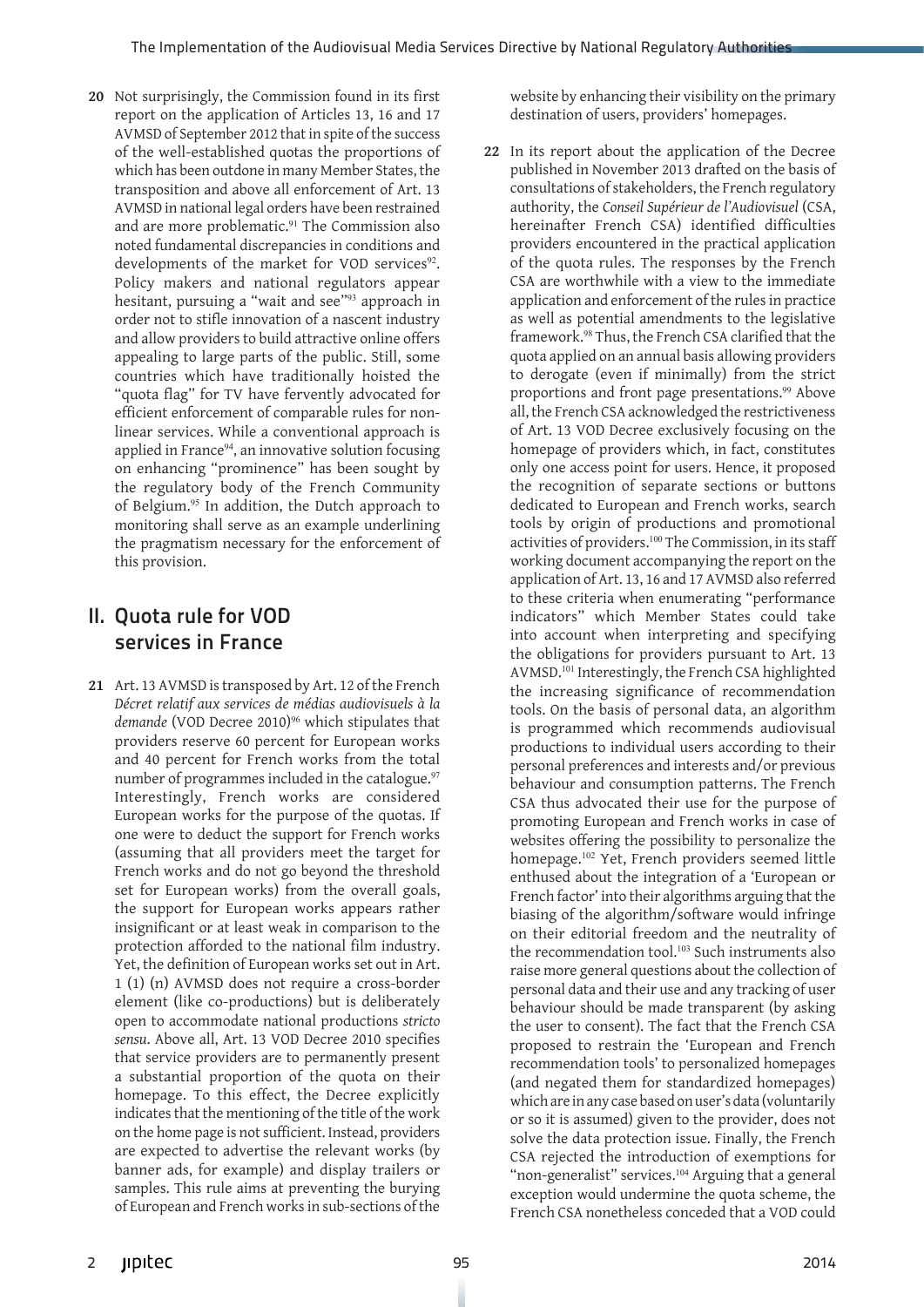target only a segment of the public and could cater specifically to that segment. It agreed to propose a relaxation of the quota obligations in compensation for provider's commitment to offer additional services to the European and French works diffused such as the sub-titling or funding for the promotion and their production or the participation in events and shows.<sup>105</sup> Such derogations would presumably have to be negotiated on case-by-case basis. The French CSA's outright refusal to recommend to the French government the formulation of an exception clause to Art. 12 VOD Decree demonstrates the high value the quota rules have had in France and the regulator, as the guardian of the rules, is unwilling to sacrifice them in view of less generalist service providers. This picture is confirmed when globally assessing the legislative and executive framework in France. The VOD Decree has extended the well-established scheme for broadcasting to VOD services. Some reflections about the nature of nonlinear services are nonetheless expressed in Art. 13 VOD Decree which are, however, limited to the homepages of providers. In order to guarantee the application of the rules in practice, the French regulator made some compromises in its report allowing for other ways and "places" (like subpages) to promote European and French works and exceptions to the quota obligations to be negotiated on individual basis.

# III. Prominence as the decisive criterion in the French Community of Belgium

**23** In contrast to the rather rigid legal order in France, the regulatory authority of the French Community of Belgium, the *Conseil Supérieur de l'Audiovisuel* (CSA, hereinafter Belgian CSA)<sup>106</sup> has actively shaped the interpretation of the disposition contained in the *Decret coordonné sur les Services de Médias Audiovisuels* (hereinafter AVMS Decree) allowing for a flexible and innovative approach. In the French Community, Art. 13 AVMSD is transposed by Art. 46 AVMS Decree. Art. 46 AVMS Decree is more specific than the Directive by indicating that the list of European and Belgian (produced in the French Community of Belgium) works included in the catalogues should be attractively presented. The French Community thus used the leeway accorded by the Directive selecting "prominence" as the primary means of promotion while refraining from establishing a quota scheme or soliciting investments from VOD providers. The proposal of the AVMS Decree of January 2009 strongly criticized the transfer of the quota regime from linear to non-linear services for its devastating effect on the development of new services and innovative business models.<sup>107</sup> Instead, it advocated for all kinds of promotional techniques including advertisements

screened on provider's homepages or during TV commercials, the creation of special categories and the reference to such works in magazines, feature articles or communications send to its users.<sup>108</sup> Against this background, the Belgian CSA published a recommendation in June 2010 on the interpretation of Art. 46 AMVS Decree going beyond what was provided in the preparatory documents of the AVMS Decree.<sup>109</sup> Hence, the regulator emphasized that the provider can influence the conditions of access to European and Belgian works by the interface of the website. Thus, access by buttons entitled "European films" or "films of the French Community" facilitates according to the Belgian CSA the visibility of such works. In this respect, the regulator pointed out that the works should be included in multiple categories to allow users to find them coincidentally and avoid collating such programmes in one place of the website.<sup>110</sup> Thus, a substantial amount of these works should be presented in categories like "new releases", "last chance", "great classics" or "favourites" which frequently guide users through the vast amount of content available.<sup>111</sup> In addition, the Belgian CSA proposed to include the works in categories for which discounts were offered as long as the films were not devalued.<sup>112</sup> With respect to provider's advertising activities, the Belgian CSA suggested to refer to European or Belgian works, events, production teams or actors in all commercial communications available including magazines, special editions or channels or programmes devoted to self-promotion.<sup>113</sup>

24 These guidelines<sup>114</sup> are very detailed and set out precise requirements for providers. The structuring of the catalogue in parallel to other promotional activities advocated by the CSA in its recommendation appear reasonable for their low level of intrusiveness with provider's editorial freedom.<sup>115</sup> In addition, the costs of promotion remain bearable even if such measures are not entirely gratuitous as providers might find themselves investing in advertising spots for European works which they would otherwise not have promoted. In similar vein, the promotion of European or Belgian works "is not detrimental to viewer numbers"<sup>116</sup> but instead enhances the attractiveness of the overall offer. Since catalogues may comprise an infinite number of programmes (figuratively speaking), providers do not have to make any trade-offs like broadcasters would have to do when determining the slot when a programme is scheduled for transmission. In 2011 and 2012, the Belgian CSA conducted three evaluations of the implementation of its recommendation thereby maintaining close contact with the providers established in the French Community (Belgacom, VOO and Universciné).<sup>117</sup> It found in its opinion of June 2012 that the interface of the websites was not necessarily controlled by providers, some of which relied on recommendation tools based on predetermined algorithms or other mechanisms like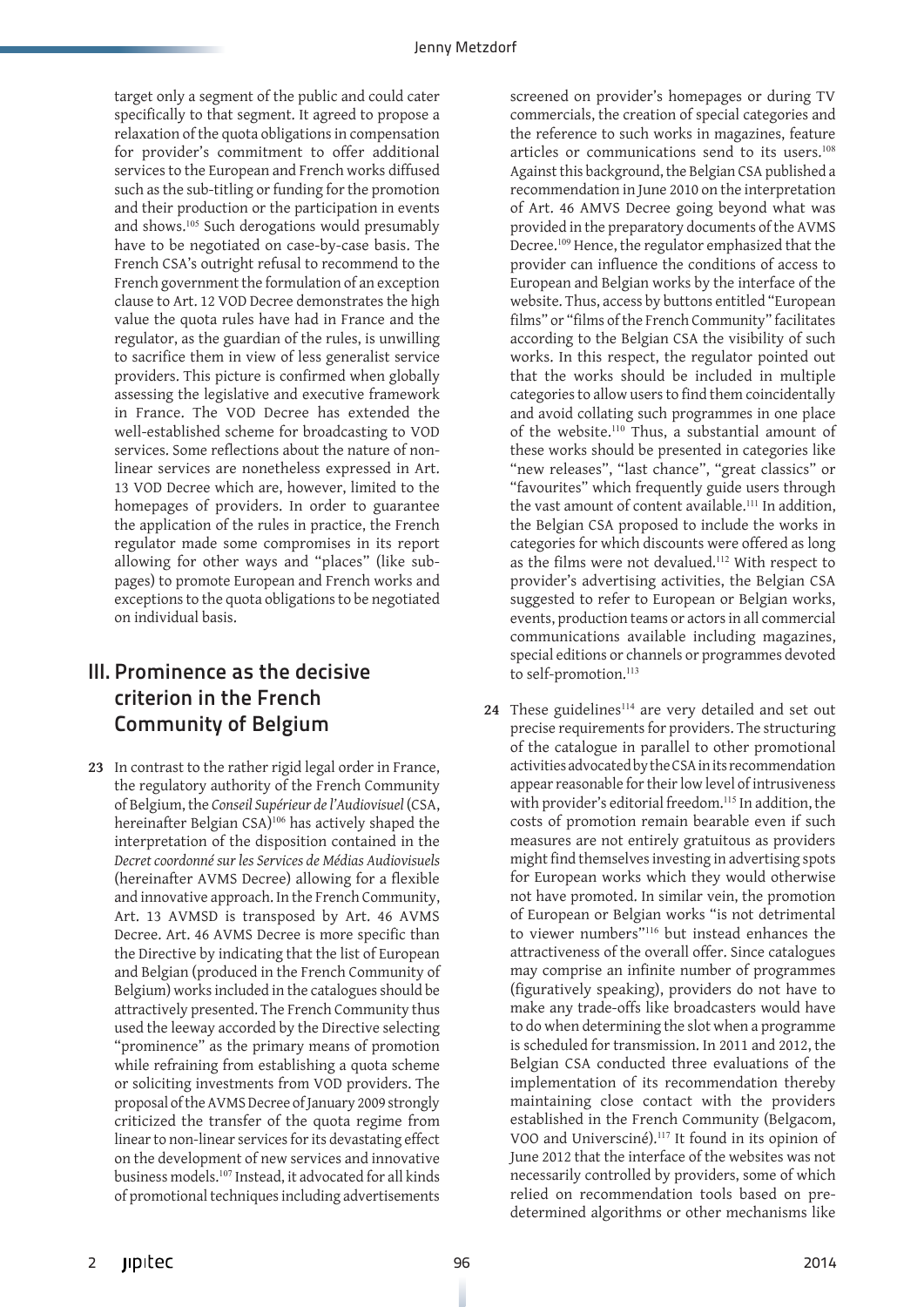alphabetical listings of programmes.<sup>118</sup> The Belgian CSA underlined the importance of recommendation tools without, however going so far as the French CSA in demanding that the systems should account for European or national works.<sup>119</sup> It concluded that European and Belgian works were accessed from video platforms to an "acceptable" proportion.<sup>120</sup> Yet, the Belgian CSA seemed to struggle with the establishment of a firm causal link between the measures taken to increase visibility and the consumption of the promoted works inferring that further qualitative studies were necessary to that  $effert$ <sup>121</sup>

# IV.Reporting form as guidance in the Netherlands

- **25** Finally, the supervision of Art. 13 AVMSD as implemented in national legal orders encompasses a reporting obligation pursuant to Art. 13 (2) AVMSD. In order to monitor the progress and effectiveness of the rules, Member States are to provide reports to the Commission which in turn allows the latter to assess the EU-wide application of Art. 13 AVMSD in line with its third paragraph. The Directive does not lay down concrete reporting methods and thus leaves Member States a margin of discretion as long as the general aim is abided by. The Commission in its first report on the application of Art. 13, 16 and 17 AVMSD stressed that "effective monitoring" was crucial for the success of the rules and called on Member States to establish monitoring systems which verified providers' reports.<sup>122</sup> The question is how to construct an effective reporting mechanism as the systematic and permanent oversight of provider's catalogues is virtually impossible and unnecessary for the implementation of the provisions contained in the Directive. From the perspective of service providers, burdensome and costly collections of data and their quantification and evaluation could be a factor influencing business decisions and could, potentially, deter providers from locating in a specific country. It seems that a relationship of trust which facilitates cooperation is beneficial for the cultural objective sought here. The reporting method selected by a Member State (or its regulatory body) may equally reflect market conditions like the number of VOD providers subject to its regulatory remit and the precise tools employed for ensuring compliance with Art. 13 (1) AVMSD.<sup>123</sup>
- **26** In this respect, the Dutch regulator, the *Commissariaat voor de Media* (CvdM) devised a form at the beginning of 2013 (CvdM reporting form). The CvdM reporting form includes instructions to service providers specifying the obligations imposed by Art. 3.29 *Mediawet* 2008 (Media Act)<sup>124</sup> which corresponds to Art. 13 (1) AVMSD almost to the letter.<sup>125</sup> Accordingly, service providers pick a representative day and

report on the amount of European works as well as the investments (such as production or licensing costs) made in such programmes.<sup>126</sup> Above all, a third section of the reporting form is devoted to the "findability"<sup>127</sup> of European works asking whether the user can search for European works (whether the origin of productions is indicated), whether tools have been developed which recommend relevant works, whether a specific section devoted to European productions has been created or whether any other instruments are used to reinforce the visibility of and access to European works.<sup>128</sup> These indicators are broadly reminiscent of those set out in the Recommendation of the Belgian CSA and are considered to be "easy to apply in practice and likely to provide good insight in the actual performance of media service providers".<sup>129</sup> The drafting of a reporting form by the CvdM appears to be a pragmatic solution which results in a higher degree of uniformity of responses by service providers and thus facilitates the comparability of the data provided. It avoids "high administrative burdens or time-consuming exercises"<sup>130</sup> for both parties, the service providers as well as NRAs. To this end, the reporting form seems to constitute a useful and proportionate method. In order to meet the Commission's request for verification, providers could supply screen shots of their catalogue or disclose parts of their finances as far as confidentiality is guaranteed. Still, rigid reporting regimes appear problematic where the effectiveness of promotional measures is questionable and the market is volatile and evolving. In sum, the discussion above demonstrates how the NRAs of France, Belgium and the Netherlands have impacted on the implementation of Art. 13 AVMSD, each at different 'stages': while the French CSA clarified certain aspects of the detailed legislative framework in a report on the application of the legislative instrument, the Belgian CSA issued specific guidance on the wide notion of prominence and the Dutch CvdM outlined indicators in its reporting form for providers. They thus helped to form the national legal frameworks and enhance legal certainty for providers.

# E. Conclusion

**27** This paper sheds light on the implementation of certain aspects of the AVMSD by NRAs. It focuses on the rules concerning non-linear services, application of which currently represents the most challenging issues in a rapidly transforming and converging media landscape. As recital 69 AVMSD emphasizes "on-demand audiovisual media services have the potential to partially replace television broadcasting". The market for VOD is evolving dynamically offering novel ways of communication and distribution of information. 131 To this end, VOD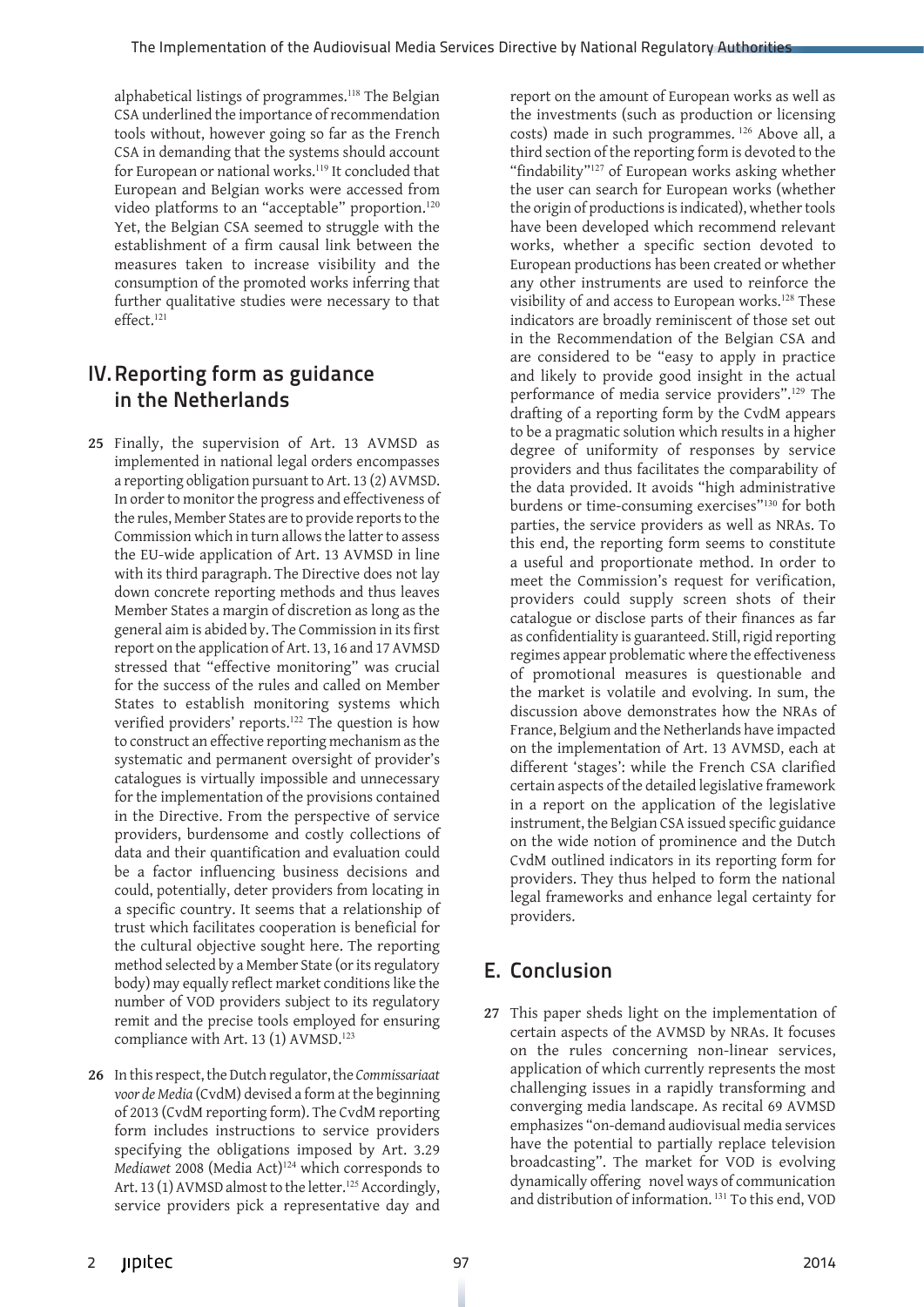services bear not only huge economic potential but are also beneficial to cultural and social goals thereby bolstering the freedom of expression and the right to receive information, a fundamental right which stands in the centre of media law. The analysis of the AVMSD as implemented by NRAs, in spite of its many technicalities and particularities, constitutes an important factor which should be integrated more forcefully in the discussions about the future regulatory framework for audiovisual media as it pinpoints the weaknesses of the Directive and suggests possible ways forward. It is clear that national solutions may not be transferable to the European level in copy/paste style and would require the support by a majority of Member States implying similar perspectives and perceptions about a certain aspect.

**28** Yet, divergences of regulatory practice exist. These may be attributed to, among others, the vagueness of the provisions set out in the AVMSD. To some extent, Directives are characterized by the construction of broad concepts which may be flexibly applied in all Member States. As instruments of Secondary Union law, they lay down the rules of the game (by establishing minimum standards for instance) while Member States fill out the details. It is, however, little constructive if the players of the game do not know whether they play football or hockey. In other words, the scope of a Directive should be based on solid footing. The first section of this paper demonstrates that the application of the AVMSD has become instable in light of converging media such as the printed press and the audiovisual industry. Several NRAs found that the national media laws (and thus implicitly the AVMSD) applied to a specific section of online versions of newspapers. Recital 28 AVMSD which uncompromisingly exempts online newspapers from the scope of the Directive will have to be revisited if the AVMSD is opened for revision. In the second section this paper draws attention to the implementation of the rule concerning the protection of minors in VOD services. NRAs are confronted with business models geared to selling sexualized content which if a certain threshold is passed is classified by NRAs as harmful to minors. This section raises not only questions as to the kind of content considered unsuitable but also wider questions of jurisdiction and how this concept should be construed to account for a globalized society and the Internet age.<sup>132</sup> Due to the imprecise language of the provision set out in the AVMSD, NRAs enjoy a considerable margin of discretion provided that the national legislature has refrained from specifying the law. The same holds true for the implementation of the rule purporting to promote European works in non-linear services as examined in the third section of this paper. It indicates that the rationale and logic underlying the quota regime for TV broadcasting has necessitated an adaption with regards to VOD services. The examples referred to above reveal

just a glimpse of the diverse activities of the NRAs of EU Member States. They hint at the importance of certain standards (like the protection of minors or the support for European works) for certain Member States and thus supposedly reflect the attitudes and public opinions of their peoples.

**29** Today, the phenomenon of Connected TV merging previously separate media which are differently regulated constitutes a major challenge which will have to be tackled in the future. This topic is multi-facetted and not restricted to the AVMSD as the only relevant legal instrument. Indeed, it affects standards like consumer protection (such as the protection of minors) or cultural values (like the promotion of European works) set out in the AVMSD but it is also linked to data protection (confer behavioural advertising and profiling) and telecommunications law (confer infrastructure and interoperability). It has become evident that the current tiers of rules prescribed by the AVMSD are insufficient to deal with converging services. As a response to market developments, NRAs which operate under the present legal framework have shaped the audiovisual sector by regulation rather than waiting for new legislation which would be accompanied by lengthy negotiations at European level. They have thus ensured legal certainty and contributed to the flowering of audiovisual media services within the European Union.

\* The author is a PhD student at the Faculty of Law, Economics and Finance of the University of Luxembourg. She has worked on a research project supervised by Associate Prof. Dr. Mark D. Cole examining the national legal acts adopted to transpose the AVMSD into national legal orders; see www.medialaw.lu. The author would like to express her gratitude to Dr. Tarlach McGonagle, Institute for Information Law (IViR) of the University of Amsterdam, and to her colleagues Dr. Lawrence Siry and Bernd Justin Jütte of the University of Luxembourg for their valuable assistance in drafting this paper.

- **1** Council Directive 89/552/EEC of 3 October 1989 on the coordination of certain provisions laid down by law, regulation or administrative action in Member States concerning the pursuit of television broadcasting activities, OJ of 17 October 1989, L 298, p. 23 as amended by Directive 97/36/EC of the European Parliament and of the Council of 30 June 1997, OJ of 30 July 1997, L 202, p. 60.
- **2** Directive 2007/65/EC of the European Parliament and of the Council of 11 December 2007 amending Council Directive 89/552/EEC on the coordination of certain provisions laid down by law, regulation or administrative action in Member States concerning the pursuit of television broadcasting activities (Text with EEA relevance), OJ of 18 December 2007, L 332, p. 27 as codified by Directive 2010/13/EU of the European Parliament and of the Council of 10 March 2010, OJ of 15 April 2010, L 95, p. 1; See also Corrigendum to Directive 2010/13/EU, OJ of 6 October 2010, L 263, p. 15. All references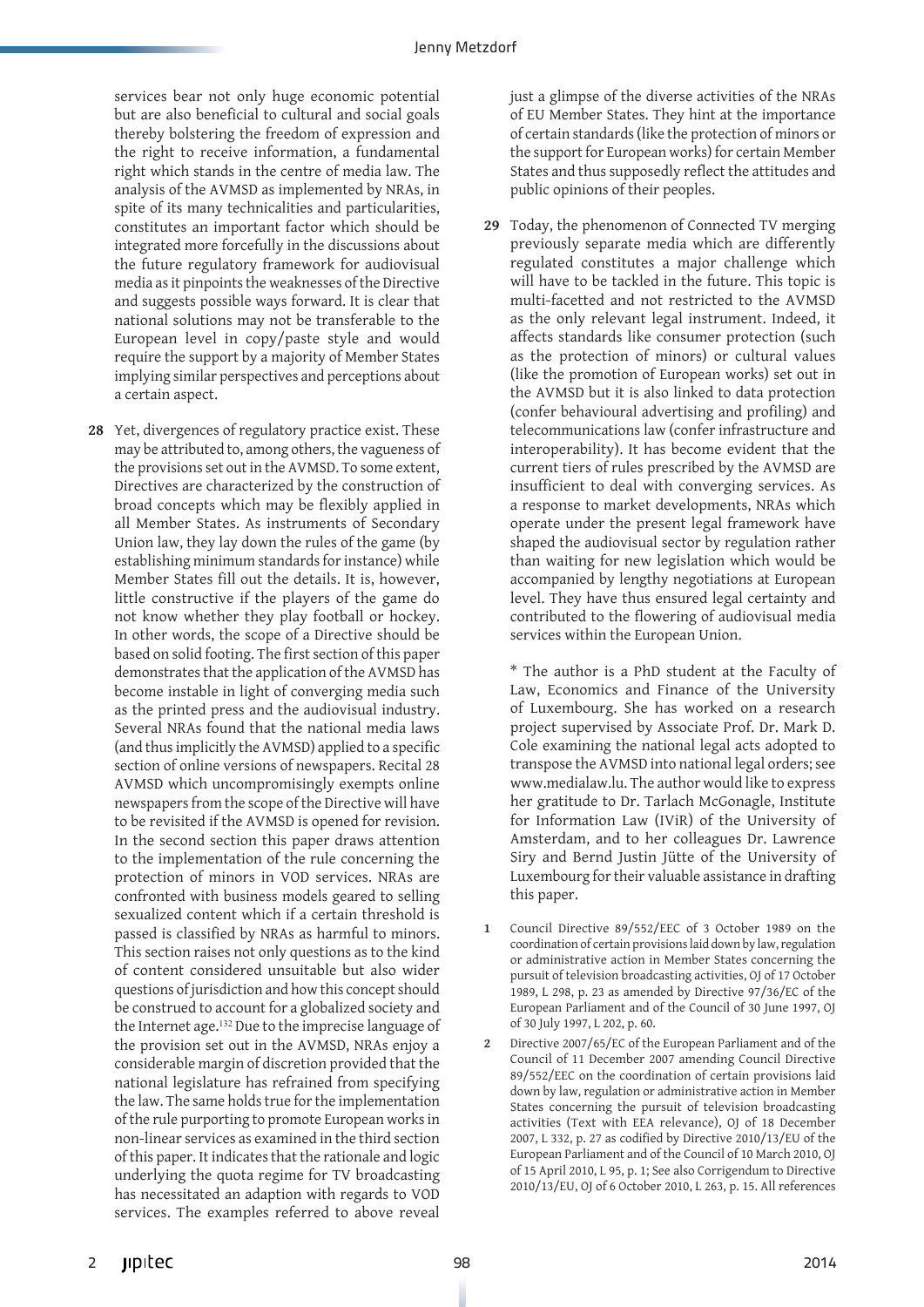to provisions and recitals in this paper are made according to the numbering of the codified version of the Directive of 2010.

- **3** See for instance the Minutes of the 35th Meeting of the Contact Committee established by the Audiovisual Media Services Directive, Doc CC AVMSD(2011)6, 23 November 2011.
- **4** European Commission, "Green Paper, Preparing for a Fully Converged Audiovisual World: Growth, Creation and Values", COM(2013) 231 final, Brussels, 24 April 2013, available at http://eur-lex.europa.eu/LexUriServ/LexUriServ. do?uri=COM:2013:0231:FIN:EN:PDF (accessed 18 July 2014).
- **5** European Commission, Commission Decision of 3.2.2014 on Establishing the European Regulators Group for Audiovisual Media Services, C(2014) 462 final, 3 February 2014.
- **6** *Ibid.*, Art. 2 (c).
- **7** In 1997, shortly after the first revision of the TwFD, the Commission proposed a horizontal approach to all kinds of services to react to the phenomenon of convergence; See European Commission, "Green Paper on the convergence of the telecommunications, media and information technology sectors, and the implications for regulation, Towards an information society approach", COM(97)623, Brussels, 3 December 1997.
- **8** Recital 24 of Directive 2010/13/EU of the European Parliament and of the Council of 10 March 2010 on the coordination of certain provisions laid down by law, regulation or administrative action in Member States concerning the provision of audiovisual media services (hereinafter referred to as 'AVMSD') (Text with EEA relevance) OJ L 95, 15.4.2010, p. 1–24.
- **9** See generally on the scope of application of the AVMSD: Cole, Mark, D., "The European Legal Framework for on-Demand Services: What Directive for Which Services?", in *The Regulation of on-Demand Audiovisual Services: Chaos or Coherence?*, ed. Nikoltchev, Susanne, IRIS Special (Strasbourg: European Audiovisual Observatory, 2011), pp. 35–45; Blázquez Cabrera, Francisco, "On-Demand Services: Made in the Likeness of TV?", in *What Is an on-Demand Service?*, ed. Nikoltchev, Susanne, IRIS Plus 4/2013 (Strasbourg: European Audiovisual Observatory, 2013), pp. 7–27; Schulz, Wolfgang, "Medienkonvergenz Light - Zur Neuen Europäischen Richtlinie Über Audiovisuelle Mediendienste*"*, *Europäische Zeitschrift für Wirtschaftsrecht*, 2008, pp. 107–111; Valcke, Peggy, Stevens, David, Werkers, Evi and Lievens, Eva., "Audiovisual Media Services in the EU, Next Generation Approach or Old Wine in New Barrels?", *Communications & Strategies* 7, no. 3 (2008): pp. 103–118; Van Eijk, Nico, "Scope of Application of the Modernised Directive", in *Regulating the New Media Landscape. A Directive for Audiovisual Media Services without Frontiers*, Schriftenreihe des Instituts für Europäisches Medienrecht (EMR) 36 (Baden-Baden: Nomos, 2008), pp. 21–24.
- **10** The criterion of editorial responsibility defined in Art. 1 (1) (c) AVMSD is similarly ambivalently worded. This uncertainty may have repercussions on the territorial scope of application of the Directive; See Craufurd Smith, Rachel, "Determining Regulatory Competence for Audiovisual Media Services in the European Union", *Journal of Media Law*, 2011, 3, 2, p. 265-270.
- **11** See also recitals 21-29 AVMSD which specify certain concepts and give indications on the scope of the Directive.
- **12** Art. 1 (1) (g) AVMSD.
- **13** Art. 1 (1) (e) AVMSD.
- **14** See generally on the graduated approach to regulation Valcke, Peggy and Stevens, David, "Graduated Regulation of 'Regulatable' Content and the European Audiovisual Media Services Directive, One Small Step for the Industry and One Giant Leap for the Legislator?", *Telematics and Informatics* 24 (2007): pp. 285–302.
- **15** Valcke, Peggy and Ausloos, Jef, "'What If Television Becomes Just an App?' Re-Conceptualising the Legal Notion of

Audiovisual Media Service in the Light of Media Convergence", *ICRI Research Paper* 17, 20 December 2013, p. 6.

- **16** Recital 22 AVMSD.
- **17** Recital 21 AVMSD.
- **18** Recital 23 AVMSD.
- **19** The Court of Justice of the European Union also frequently turns to the recitals of the AVMSD to deduce the intention of the Union legislature and clarify particular issues. On the notion of surreptitious advertising; See Case C-52/10 Eleftheri tileorasi AE «ALTER CHANNEL» and Konstantinos Giannikos v Ypourgos Typou kai Meson Mazikis Enimerosis and Ethniko Symvoulio Radiotileorasis, 9 June 2011, E.C.R. 2011, I-04973, paras. 25, 26. On the interpretation of the right to short news reports as stipulated in Art. 15 AVMSD; See Case C-283/11 Sky Österreich GmbH v Österreichischer Rundfunk, 22 January 2013, n.y.r., paras. 51, 62.
- **20** See also Blázquez Cabrera, Francisco, "On-Demand Services: Made in the Likeness of TV?", 2013, *op.cit.*, pp. 20-22.
- **21** De Bueger, Geneviève, "Supervising On-demand Audiovisual Media Services: Best practices and Methodology", Comparative Background Document, 38th EPRA Meeting (EPRA, 2013), p. 6.
- **22** Polak, Juraj, "Tvsme considered on-demand audiovisual media service", *IRIS Merlin Newsletter* 9, 2012, p. 38, available at http://merlin.obs.coe.int/iris/2012/9/article38.en.html (accessed 26 June 2014).
- **23** The Swedish Broadcasting Commission issued four individual decisions in October 2012; See Granskningsnämnden för radio och tvs beslut i Dnr 12/00777-00780 av den 29 oktober 2012 *,*  available at http://www.radioochtv.se/CaseDecisions/206404. pdf, http://www.radioochtv.se/CaseDecisions/206405. pdf, http://www.radioochtv.se/CaseDecisions/206406.pdf (accessed 26 June 2014); See also Ullberg, Erik and Plogell, Michael, "Radio and Televisions Act applies to newspapers' Web TV services"*, IRIS Merlin Newsletter* 1, 2013, p. 35, available at http://merlin.obs.coe.int/iris/2013/1/article35.en.html (accessed 26 June 2014).
- **24** Machet, Emmanuelle, "New Media & Regulation: Towards a Paradigm Shift? New Services and Scope: 'What's In, What's out Revisted'", Comparative Background Document, 35th EPRA Meeting (EPRA, 2012), pp. 14, 15, 17; Valcke, Peggy and Ausloos, Jef, "'What If Television Becomes Just an App?' Re-Conceptualising the Legal Notion of Audiovisual Media Service in the Light of Media Convergence", 2013, *op.cit.*, para. 2.4.1, p. 13.
- **25** Since 31st December 2013, the BKS no longer acts as the appeal instance for decisions of the KommAustria (as foreseen in Sec. 36 (2) KommAustria Gesetzt (KommAustria Law). This function has been transferred to the Bundesverwaltungsgericht (Federal Administrative Court) by an amendment adopted in May 2013 which modified Sec. 36 KommAustria Law.
- **26** Kommunikationsbehörde Austria, Bescheid, KOA 1.950/12- 048, Vienna, 9 October 2012, available at https://www.rtr. at/de/m/KOA195012048/KOA\_1.950-12-048.pdf (accessed 26 June 2014). Bundeskommunikationssenat, Bescheid GZ. 611.191/0005-BKS/2012, Vienna, 13 December 2012, available at http://www.bundeskanzleramt.at/DocView. axd?CobId=49930 (accessed 26 June 2014); See also Matzneller, Peter, "Video section of newspaper website is notifiable ondemand service", *IRIS Merlin Newsletter* 3, 2013, p. 9, available at http://merlin.obs.coe.int/iris/2013/3/article9.en.html (accessed 25 June 2014).
- **27** Kommunikationsbehörde Austria, Bescheid, KOA 1.950/12- 048, *op.cit*., para. 4.4.1, p. 10.
- **28** *Ibid*.
- **29** *Ibid.*, para. 4.4.2, p. 11.
- **30** Ibid.
- **31** *Ibid*.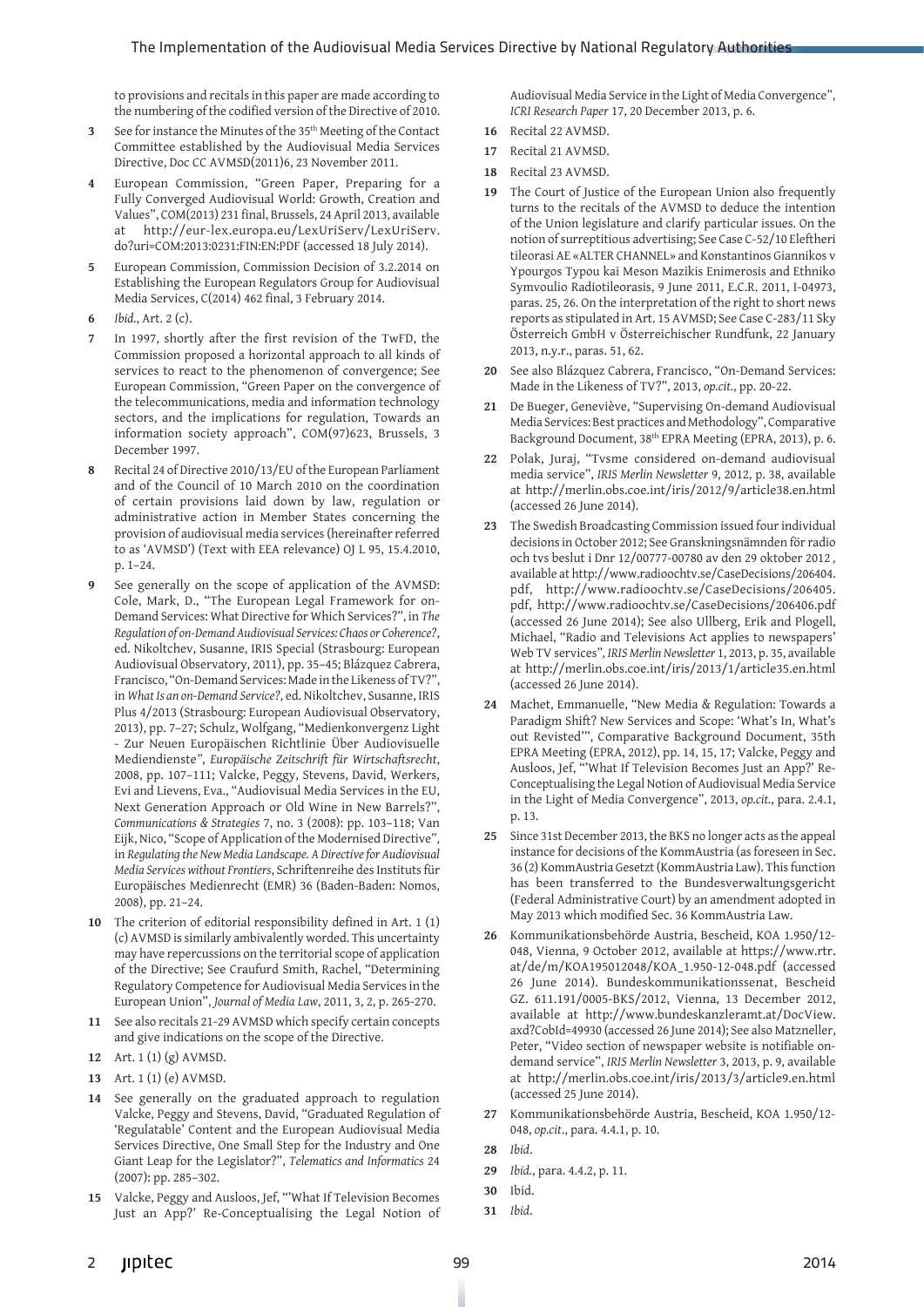- **32** Bundeskommunikationssenat, Bescheid GZ. 611.191/0005- BKS/2012, Vienna, 13 December 2012, para. 8, p. 4.
- **33** *Ibid.*, paras. 9, 10, p. 5, 6.
- **34** *Ibid.*, para. 10, p. 5.
- **35** *Ibid*.
- **36** See pending case C-347/14 New Media Online.
- **37** See the order of the Austrian Administrative Court of 26.06.2014, available at https://www.ris.bka.gv.at/Dokument. wxe?Abfrage=Vwgh&Dokumentnummer=JWT\_2013030012\_2 0140626X00.
- **38** In March 2010, the Office for Communications (Ofcom), as the UK's independent regulator for the communications industry designated ATVOD, previously a self-regulatory body, as the competent co-regulator in charge of the regulation of certain aspects of the provision of on-demand audiovisual media services; See the original designation of March 2010: Ofcom, "Designation pursuant to Section 368B of the Communications Act 2003 of Functions to the Association for Television On-Demand in Relation to the Regulation of On-Demand Programme Services", 2010, http://atvod.co.uk/ uploads/files/designation1803101.pdf (accessed 25 June 2014); See the amended designation of September 2012 Ofcom, "The Amended Designation Dated 14 September 2012, Designation pursuant to Section 368B of the Communications Act 2003 of Functions to the Association for Television On-Demand in Relation to the Regulation of on-Demand Programme Services", 2012, http://atvod.co.uk/uploads/files/amendeddesignation140912.pdf (accessed 25 June 2014).
- **39** For a concise overview of ATVOD's regulatory tasks see Mac Sithigh, Daithi, "Convergence, The Impact of Broadcast Regulation on Telecommunications", in *Telecommunications Law and Regulation*, ed. Walden, Ian, fourth edition, (Oxford: Oxford University Press), 2012, paras. 14.5 et seq., pp. 680–687.
- **40** In the UK, the AVMSD was primarily transposed by means of the Audiovisual Media Services Regulation of 2009 which inserted, among others, Sec. 368A CA 2003 in the CA 2003. For an overview of the legal acts adopted to transpose the AVMSD in the UK; See http://wwwen.uni.lu/recherche/fdef/ droit\_des\_medias/audiovisual\_media\_services\_directive/ national\_execution\_measures/united\_kingdom (accessed 25 June 2014).
- **41** ATVOD Notice of Determination that the provider of the service "Sun Video" has contravened Section 368BA of the Communications Act 2003, 11 February 2011; Notice of Determination that the provider of the service "News of the World Video" has contravened Section 368BA of the Communications Act 2003, 11 February 2011; Notice of Determination that the provider of the service "Sunday Times Video Library" has contravened Section 368BA of the Communications Act 2003, 11 February 2011; Notice of Determination that the provider of the service "Guardian Video" has contravened Section 368BA of the Communications Act 2003, 28 June 2011; Notice of Determination that the provider of the service "Financial Times Video" has contravened Section 368BA of the Communications Act 2003, 30.6.2011. ATVOD's determinations are available at http://www.atvod.co.uk/complaints/determinations/2011 determinations (accessed 25 June 2014).
- **42** Ofcom, "Appeal by News Group Newspaper Limited against a notice of determination by ATVOD that the provider of the service "Sun Video" has contravened Section 368BA of the Communications Act 2003", 21 December 2011; See http:// www.atvod.co.uk/uploads/files/Ofcom\_Decision\_-\_SUN\_ VIDEO\_211211.pdf (accessed 25 June 2014).
- **43** The Ofcom guidance was subsequently "codified" in ATVOD's guidance on "Who needs to notify" as updated in February 2014, paras. 3.10-3.13, pp. 9, 10; See http://www.atvod.co.uk/

uploads/files/Guidance\_on\_who\_needs\_to\_notify\_Ed\_4.0\_ Feb\_2014.pdf (accessed 25 June 2014).

- **44** Lowde, Shaun and Wells, Orlando, "ATVOD Determined to Do Better", *Computer and Telecommunications Law Review* 18, no. 4 (2012), pp. 102–104; Metzdorf, Jenny, "Regulierung der Elektronischen Presse in Großbritannien? Ein Anwendungsbeispiel zum Erwägungsgrund 28 der AVMD-RL", in *IT Und Internet - Mit Recht Gestalten,* ed. Taeger, Jürgen, Tagungsband Herbstakademie 2012 (Oldenburg: Oldenburger Verlag für Wirtschaft, Informatik und Recht, 2012), pp. 497– 516; Pimlott, Nick and Lewis, David, "Regulation of Video on Demand Services Following the 'Sun Video' Appeal", *Entertainment Law Review* 23, no. 3 (2012), pp. 65–68; Valcke, Peggy and Ausloos, Jef, "'What If Television Becomes Just an App?' Re-Conceptualising the Legal Notion of Audiovisual Media Service in the Light of Media Convergence", 2013, *op.cit.*, para. 2.4.2, p. 15.
- **45** Ofcom, Appeal by News Group Newspaper Limited against a notice of determination by ATVOD, 21 December 2011, paras. 90 a., b., p. 27.
- **46** *Ibid.*, paras. 90 c., e., f. p. 28.
- **47** *Ibid.*, para. 90 d., p. 28.
- **48** *Ibid.*, para. 90 g., pp. 28, 29.
- **49** In general, Ofcom may (i) uphold ATVOD's determination, (ii) quash ATVOD's determination and remit it back for reconsideration or (iii) substitute its decision for ATVOD's assessment. Proof of the importance of the case Sun Video is reinforced by Ofcom's substituting its decision for that of ATVOD's.
- **50** Ofcom, Appeal by News Group Newspaper Limited against a notice of determination by ATVOD, 21 December 2011, paras. 91, 96, 97, pp. 29, 30.
- **51** *Ibid.*, para. 186, para. 47.
- **52** ATVOD, Summary of determination that the provider of "Vice (Video)" is in breach of ATVOD's Rules 1 & 4 and thereby has contravened Section 368BA and Section 368D (3) (ZA) of the Communications Act 2003, 14 August 2013.
- **53** See on the increasingly "complex [national] regulatory landscape[s]", Craufurd Smith, Rachael, "Determining Regulatory Competence for Audiovisual Media Services in the European Union", 2011, *op.cit.*, p. 284.
- **54** The specific provisions of Art. 12 and 27 AVMSD are supplemented by other rules protecting minors in view of advertising and commercial communications. Above all, Art. 9 (1) (g) AVMSD requires that commercial messages do not harm minors and do not directly exhort minors to buy the products and services advertised; See also Art. 10 (1) (b) AVMSD, Art. 11 (1) (3) (b) AVMSD, Art. 22 (a) AVMSD.
- **55** Recommendation 2006/952/EC of the European Parliament and of the Council of 20 December 2006 on the protection of minors and human dignity and on the right of reply in relation to the competitiveness of the European audiovisual and online information services industry, OJ of 27 December 2006, L 378, p. 72, paras. II 1, 2.
- **56** Harrison, Jackie and Woods, Lorna, "European Broadcasting Law and Policy", *Cambridge University Press*, Cambridge 2007, pp. 235, 236; Lievens, Eva, "Protecting Children in the Digital Era, The Use of Alternative Regulatory Instruments", *Martinus Nijhoff Publishers*, Leiden, 2010, p.44-47, 350.
- **57** ATVOD, "Rules & Guidance, Statutory Rules and Non-Binding Guidance for Providers of On-Demand Programme Services (ODPS)", Edition 2.1, 26 February 2014, http://atvod. co.uk/uploads/files/ATVOD\_Rules\_and\_Guidance\_Ed\_2.1\_ February\_2014.pdf (accessed 25 June 2014).
- **58** Ofcom, "Sexually Explicit Material and Video On Demand Services, A Report to DCMS by Ofcom", 4 August 2011, http://stakeholders.ofcom.org.uk/binaries/internet/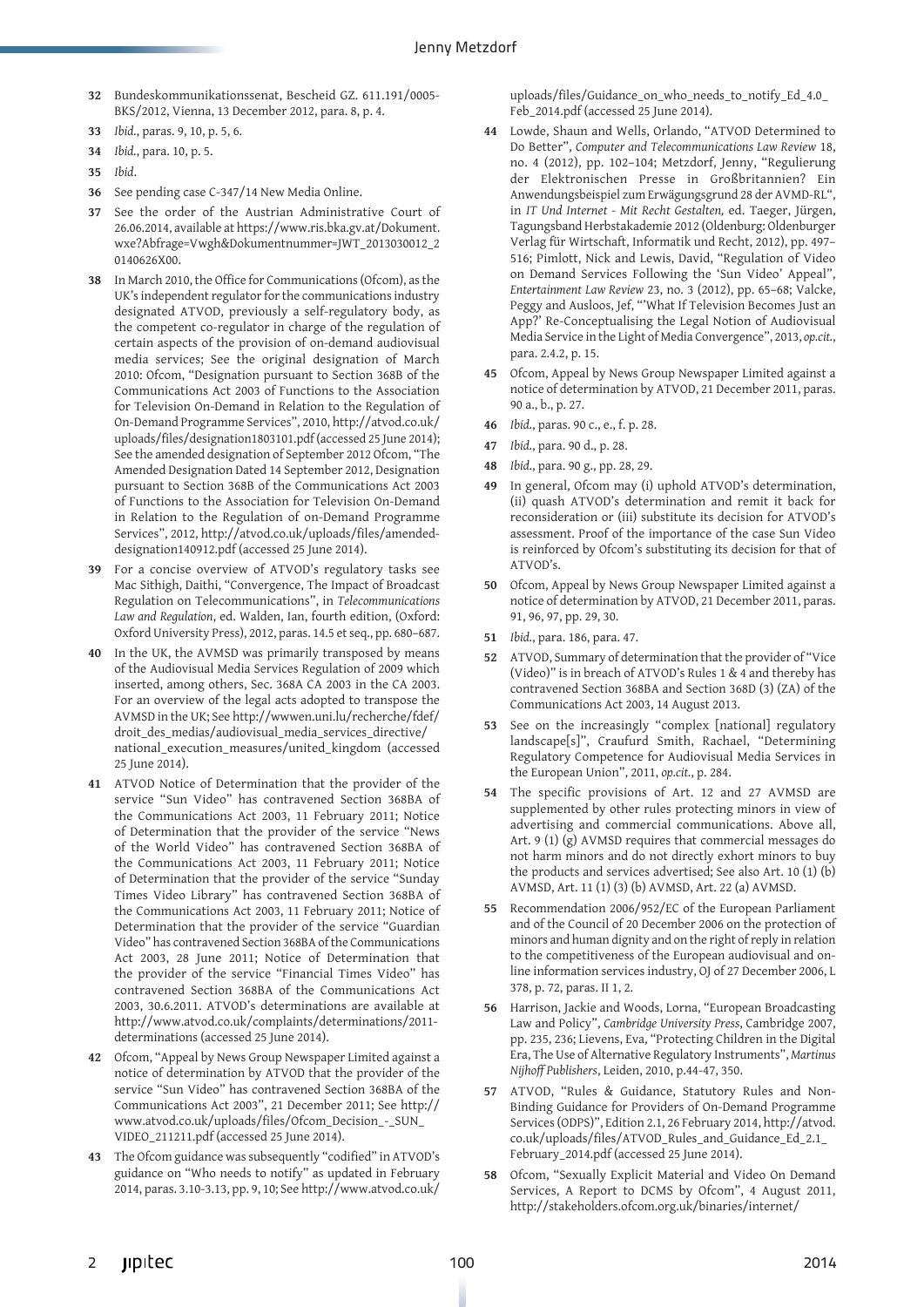#### The Implementation of the Audiovisual Media Services Directive by National Regulatory Authorities

explicit-material-vod.pdf (accessed 25 June 2014); See also Government's response in form of a letter from Ed Vaizey, Department for Culture, Media and Sport to Ed Richards of 3 August 2011, available at http://webarchive.nationalarchives. gov.uk/20121204113822/http://www.culture.gov.uk/images/ publications/EVletter-to-ed-richards-3aug2011pdf.pdf (accessed 25 June 2014).

- **59** In several policy documents, ATVOD outlined its precautionary approach: ATVOD, "House of Lords Select Committee on Communications, Media Convergence and Its Public Policy Impact, The Submissions of the Authority for Television On Demand", 20 September 2012, p. 6, http:// www.atvod.co.uk/uploads/files/Media\_Convergence\_call\_ for\_evidence\_ATVOD\_submission\_FINAL.pdf (accessed 26 June 2014); ATVOD, "The Culture, Media & Sports Inquiry into Online Safety, Submission from the Authority for Television On Demand", 3 October, 2013, paras. 2.2, 2.3, http://www. publications.parliament.uk/pa/cm201314/cmselect/ cmcumeds/729/729vw64.htm (accessed 26 June 2014); ATVOD, "For Adults Only? Underage Access to Online Porn", 28 March 2014, pp. 7, 9.
- **60** This threshold is without prejudice to the material which is considered illegal under Sec. 1 of the Obscene Publications Act (OPA) of 1959 & 1964 and is thus prohibited under Sec. 2 OPA unless justified by the "defense of public good" laid down in Sec. 4 OPA.
- **61** BBFC, "BBFC Guidelines, Age Ratings You Trust", 2014, http://bbfc.co.uk/sites/default/files/attachments/BBFC%20 Classification%20Guidelines%202014\_0.pdf (accessed 26 June 2014).
- **62** ATVOD, "Rules & Guidance, Statutory Rules and Non-Binding Guidance for Providers of On-Demand Programme Services" (ODPS)", Edition 2.1, *op.cit.*, Rule 11, pp. 12, 13.
- **63** ATVOD, "For Adults Only? Underage Access to Online Porn", p. 9; See also ATVOD, "UKCCIS Parental Controls Consultation, The Submission of the Authority for Television On Demand", 18 September 2012, pp. 6, 7, http://www.atvod.co.uk/uploads/ files/Parental\_controls\_consultation\_-\_ATVOD\_response\_ FINAL.pdf (accessed 26 June 2014).
- **64** ATVOD, "Rules & Guidance, Statutory Rules and Non-Binding Guidance for Providers of On-Demand Programme Services" (ODPS)", Edition 2.1, *op.cit.*, Rule 11, p. 13.
- **65** In similar vein, the German Federal Supreme Court (*Bundesgerichtshof*) ruled in September 2007 that an age verification system based on the number included in the identity card (*Personalausweis*) or passport in addition to the indication of the postal code of the city where the document was issued did not constitute an "effective barrier" in order to guarantee that underage persons could not access the content; See BGH vom 18.9.2007 – I ZR 102/05 – ueber18.de – OLG Düsseldorf, *Zeitschrift für Urheber- und Medienrecht* 2008, pp. 511-516.
- **66** ATVOD, "Rules & Guidance, Statutory Rules and Non-Binding Guidance for Providers of On-Demand Programme Services" (ODPS)", Edition 2.1, *op.cit.*, Rule 11, p. 13.
- **67** With regards to the protection of children from inappropriate content, several UK regulators across different media launched the initiative ParentPort in 2011. It aims at facilitating the detection of inappropriate content and education of parents; See http://www.parentport.org.uk/ for more information (accessed 26 June 2014).
- **68** ATVOD, For Adults Only? Underage Access to Online Porn, p. 9.
- **69** See also Ofcom, "Procedures for the Consideration of Statutory Sanctions Arising in the Context of On-Demand Programme Services", 1 October 2013, http://stakeholders.ofcom.org. uk/binaries/broadcast/tv-ops/vod/sanctions-procedures. pdf (accessed 26 June 2014).
- **70** Ofcom, "Sanction: Decision by Ofcom Imposed on Playboy TV/Benelux Limited for the provision of the on-demand programme service "Demand Adult" from 31 May 2012 to 24 July 2012", 83(12), 16 January 2013; Ofcom, "Sanction: Decision by Ofcom Imposed on Playboy TV/Benelux Limited for the provision of the on-demand programme service "Playboy tv.co.uk" from 31 May 2012 to 24 July 2012", 84(12), 16 January 2013. For all determinations of ATVOD and subsequent appeals to Ofcom discussed below; See ATVOD's website http://www. atvod.co.uk/complaints/determinations (accessed 26 June 2014).
- **71** ATVOD, "Determination that the provider of the on demand programme service "playboytv.co.uk" was in breach of rule 11", 2 July 2012; ATVOD, "Determination that the provider of the on demand programme service "Demand Adult" was in breach of rule 11", 2 July 2012.
- **72** ATVOD, "Determination that the provider of the on demand programme service "playboytv.co.uk" was in breach of rule 11", 2 July 2012, pp. 6, 7; ATVOD, "Determination that the provider of the on demand programme service "Demand Adult" was in breach of rule 11", 2 July 2012, p. 6.
- **73** The exact time period when the service provider contravened Rule 11 and thereby Sec. 368E (2) CA 2003 was from 31 May to 24 July 2012 as indicated by the sanction decision of Ofcom.
- **74** ATVOD, "Determination that the provider of the on demand programme service "playboytv.co.uk" was in breach of rule 11", 2 July 2012, pp. 6; ATVOD, "Determination that the provider of the on demand programme service "Demand Adult" was in breach of rule 11", 2 July 2012, p. 7.
- **75** See ATVOD's determinations of September 2012: Notice of Determination that Playboy TV UK/Benelux Limited is the provider of the service "Demand Adult", 17 September 2012; Notice of Determination that Playboy TV UK/Benelux Limited is the provider of the service "Playboytv.co.uk", 17 September 2012.
- **76** Ofcom, "Ofcom Decision, Appeal by Playboy TV UK/Benelux Limited against a notice of determination by ATVOD that it was the provider of the service "Demand Adult" as at 14 September 2012", 23 September 2013, para. 34, p. 8; Ofcom, "Ofcom Decision, Appeal by Playboy TV UK/Benelux Limited against a notice of determination by ATVOD that it was the provider of the service "Playboy TV" as at 14 September 2012", 23 September 2013, para. 33, p. 8.
- **77** ATVOD, The Culture, Media & Sports Inquiry into Online Safety, para. 1.8.
- **78** The research commissioned by ATVOD found that "the eight most visited adult sites were all free tube sites, as were 15 of the top 16.", ATVOD, For Adults Only? Underage Access to Online Porn, p. 19.
- **79** ATVOD, For Adults Only? Underage Access to Online Porn, p. 21.
- **80** ATVOD, For Adults Only? Underage Access to Online Porn, p. 24.
- **81** ATVOD, For Adults Only? Underage Access to Online Porn, pp. 13-17. The surveys conducted by Nielsen Netview by order of ATVOD are based on an assessment of consumption using a computer or laptop and exclude the use of tablets, smartphones and other devices. ATVOD therefore relies on research conducted by Ofcom which shows that minors of particular age groups increasingly use mobile phones or tablets to go online in order to conclude that its figures are underestimated; See also Ofcom, "Children and Parents: Media Use and Attitudes Report", 3 October 2013, p. 44, http://stakeholders.ofcom.org.uk/binaries/research/medialiteracy/october-2013/research07Oct2013.pdf (accessed 26 June 2014).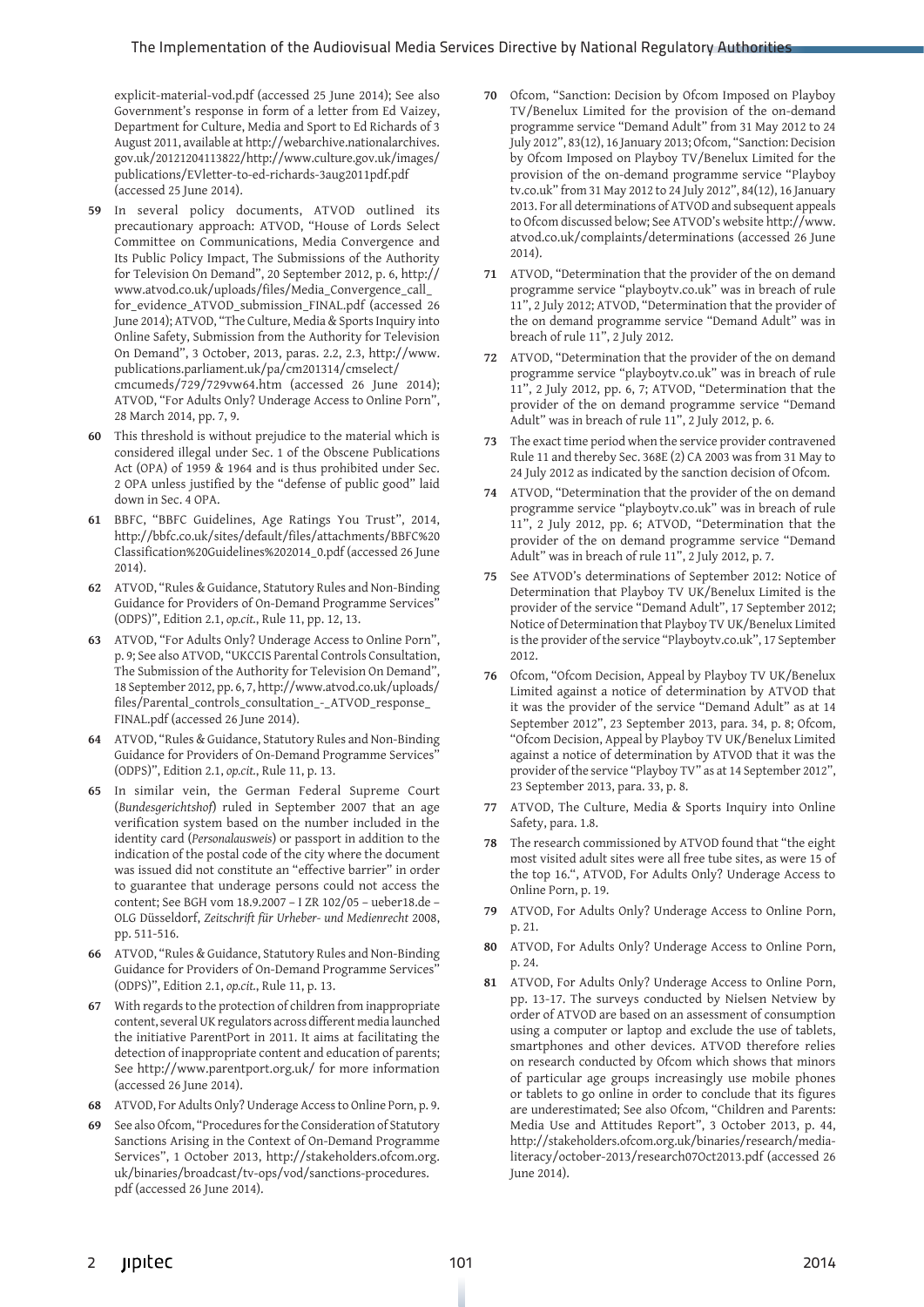- **82** Siry, Lawrence, "Knowing It When It Is Seen, The Polemic of the Regulation of Sexualized Speech in the United States and Europe", soon to be published, p. 324.
- **83** For an overview of NRAs activities concerning the protection of minors see Machet, Emmanuelle, "The Protection of Minors in a Connected Environment"*,* Comparative Background Document, 37th EPRA Meeting, 2013, pp. 7–9.
- **84** In Germany, for instance, the reform of the relevant laws for the protection of minors failed in December 2010 when the Parliament of one of the German Länder rejected the 14th amendment to the Interstate Treaty for the Protection of Minors. So far, the reform has been on hold but has received new impetus by an online consultation which is currently taking place on the future of the Interstate Treaty and the system of regulated self-regulation concerning the classification of content and youth protection programmes as well as parental control systems. The consultation is organized by the Landesmedienanstalten (LMA, media authorities of the German Länder) under https://www.jugendmedienschutz. sachsen.de/sachsen/de/home (accessed 26 June 2014); See also the Discussion Paper of the LMA available at https:// www.jugendmedienschutz.sachsen.de/ecm-politik/sachsen/ de/home/file/fileId/952 (accessed 26 June 2014).
- **85** Art. 4 and 5 TWFD of 1989.
- **86** Art. 1 (1) (n) AVMSD; See on the lack of a quality criterion in the definition of European works Harrison, Jackie and Woods, Lorna*,* "European Broadcasting Law and Policy", 2007, *op.cit.*, p. 254-259.
- **87** In its Weber report of 2005, the European Parliament recommended the precision of the definition of "European works" and an introduction of a definition of "independent producer". It further advocated the development of "European co-productions and joint marketing strategies" which implies its dissatisfaction with the construction of the definitions in the TwFD; See European Parliament, "on the application of Articles 4 and 5 of Directive 89/552/EEC (the "TV without Frontiers" Directive), as amended by Directive 97/36/EC, for the period 2001-2002", (2004/2236(INI)), 21 June 2005, Explanatory Statement, para. 1, p. 12.
- **88** Burri-Nenova, Mira, "The New Audiovisual Media Services Directive: Television without Frontieris, Television without Cultural Diversity," *Common Market Law Review* 14 (2007); 1707; Craufurd Smith, Rachel, "From Heritage Conservation to European Identiy: Article 151 EC and the Multi-Faceted Nature of Community Cultural Policy," *European Law Review* 32, no. 1 (2007): 48–69; Katsirea, Irini, "Why the European Broadcasting Quota Should Be Abolished", *European Law Review* 28, no. 2 (2003): 190–209; McGonagle, Tarlach "The Quota Quandary: An Assessment of Articles 4-6 of the Television without Frontiers Directive," in *The European Union and the Culture Industries, Regulation and the Public Interest*, ed. David Ward, United Kingdom, Ashgate Publishing, 2008, 187–212.
- **89** Castendyk, Oliver, "Article 4 TWFD (Promotion of European Works)", in *European Media Law*, ed. Castendyk, Oliver, Dommering, Egbert and Scheuer, Alexander (The Netherlands: Kluwer Law International, 2008), para. 63, p. 452.
- **90** Burri-Nenova, Mira, "Cultural Diversity and the EC Audiovisual Media Services Directive: Beyond the Handsome Rhetoric", NCCR Trade Regulation Working Paper No. 2009/09, 30 March 2009, pp. 12–17, available at SSRN: http://ssrn.com/ abstract=1370439 or http://dx.doi.org/10.2139/ssrn.1370439.
- **91** This may partly be explained by the fact that the Commission examined the application of Art. 13 AVMSD in the years 2009 and 2010, a period immediately following the deadline for transposition. In fact, transposition of the Directive was delayed in several Member States (such as Luxembourg, Portugal, Poland or Slovenia). In addition, measures to promote European works in VOD services were introduced for the first time in many Member States so that the

industry needed some time to adapt and conform to the new requirements; See European Commission, "Report from the Commission to the European Parliament, the Council, the European Economic and Social Committee and the Committee of the Regions, First Report on the Application of Articles 13, 16 and 17 of Directive 2010/13/EU for the period 2009- 2010, Promotion of European works in EU scheduled and ondemand audiovisual media services", COM(2012) 522 final, Brussels, 24 September 2012, para. 1.1.1, p. 3; para. 1.1.3, p. 5; para. 3, p. 11; See also the European Parliament's resolution of 11 September 2012 on the online distribution of audiovisual works in the European Union (P7\_TA(2012)0324) which calls on Member States to effectively implement Art. 13 AVMSD, para. 34. On the application of Art. 16 AVMSD see para. 2.2, p. 9.

- **92** European Commission, "Report from the Commission to the European Parliament, the Council, the European Economic and Social Committee and the Committee of the Regions, First Report on the Application of Articles 13, 16 and 17 of Directive 2010/13/EU for the period 2009-2010, Promotion of European works in EU scheduled and on-demand audiovisual media services", COM(2012) 522 final, Brussels, 24 September 2012, para. 1.1.1, p. 3.
- **93** Entraygues, Alexandre, "French Solutions", in *Video on Demand and the Promotion of European Works*, ed. Nikoltchev, Susanne, IRIS Special (Strasbourg: European Audiovisual Observatory, 2013), p. 25.
- **94** Interestingly, a French Decree of December 2010 provides for a circumvention rule in case of a VOD provider established outside of France but directing its service wholly or principally to the French public. The French regulator could, on the basis of Art. 4 of this Decree take action against service providers allegedly failing to comply with the rules on promotion of European works. "Décret n° 2010-1593 du 17 décembre 2010 relatif aux services de télévision et de médias audiovisuels à la demande relevant de la compétence d'un autre Etat membre de l'Union européenne ou partie à l'accord sur l'Espace économique européen ou à la convention européenne sur la télévision transfrontière du 5 mai 1989", JORF n°0294 du 19 décembre 2010, p. 22368, texte n° 29, NOR: MCCE1019062D; See also Craufurd Smith, Rachael, "Determining Regulatory Competence for Audiovisual Media Services in the European Union", 2011, *op.cit.*, p. 281.
- **95** The analysis below focuses on the aspect of promotion and thus omits any assessment of financial contributions prescribed by the respective national laws.
- **96** Décret n° 2010-1379 du 12 novembre 2010 relatif aux services de médias audiovisuels à la demande, JORF n°0264 du 14 novembre 2010, p. 20315, texte n° 58, NOR: MCCE1019142D. Hereinafter 'French VOD Decree of 2010'.
- **97** The obligation is triggered when the catalogue of a service provider comprises 20 audiovisual works of more (confer Art. 11 French VOD Decree of 2010) and gradual compliance with the quotas is permissible pursuant to Art. 12 of the French VOD Decree of 2010.
- **98** Conseil supérieur de l'audiovisuel, "Rapport au Gouvernement sur l'application du décret n° 2010-1379 du 12 novembre 2010 relatif aux services de médias audiovisuels à la demande (SMAD)", November 2013, available at http://csa. fr/Services-interactifs/Services-de-medias-audiovisuelsa-la-demande-SMAD/Rapport-au-Gouvernement-sur-lapplication-du-decret-n-2010-1379-du-12-novembre-2010 relatif-aux-services-de-medias-audiovisuels-a-la-demande-SMAD (accessed 26 June 2014). Hereinafter 'CSA Report of November 2013'.
- **99** The French CSA noted in its report that the calculation should take into account the number of days when the title was featured in the catalogue on an annual basis; See CSA Report of November 2013, para. 3. b), p. 34; para. 6. a), p. 44.
- **100** *Ibid*, para. 6. b), p. 45.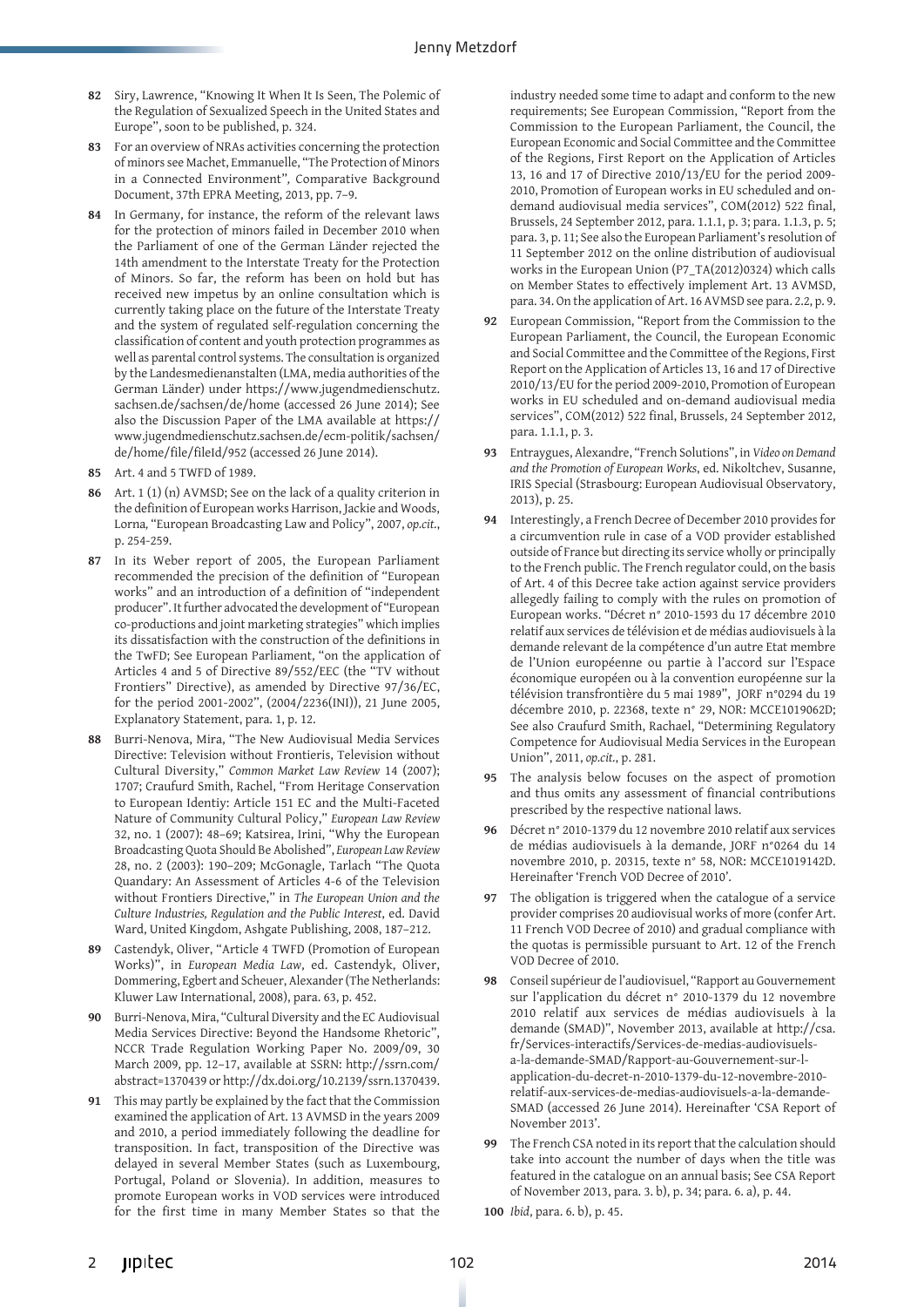- **101** European Commission, "Commission Staff Working Document, Promotion of European Works in EU scheduled and ondemand audiovisual media services, Part I on the application of Article 13 of Directive 2010/13/EU for the period 2009-2010, Accompanying the document First Report on the Application of Articles 13, 16 and 17 of Directive 2010/13/EU for the period 2009-2010 (COM(2012) 522 final)", Brussels, 24 September 2012, SWD(2012) 269 final, para. 1.3.
- **102** CSA Report of November 2013, para. 6. b), p. 46.
- **103** *Ibid*.
- **104** *Ibid*, para. 6. c), p. 47.
- **105** *Ibid*.
- **106** On the organization, tasks and sanctioning powers of the Belgian CSA see Valcke, Peggy and Lievens, Eva, *Media Law in Belgium* (The Netherlands: Kluwer Law International, 2011), paras. 278 et seq., pp. 144–149.
- **107** Parlement de la Communauté Française (Belgique), "Projet de décret modifiant le décret du 27 février 2003 sur la radiodiffusion et le décret du 9 janvier 2003 relatif à la transparence, à l'autonomie et au contrôle des organismes publics, des sociétés de bâtiments scolaires et des sociétés de gestion patrimoniale qui dépendent de la communauté française", Projet de décret 634 (2008-2009), N°1, 22 December 2008, Art. 63, pp. 23, 24, available at http://www. pfwb.be/le-travail-du-parlement/doc-et-pub/documentsparlementaires-et-decrets/documents/001274595 (accessed 26 June 2014). Hereinafter 'Draft AVMS Decree'.
- **108** Draft AVMS Decree, Art. 63, p. 24.
- **109** Collège d'autorisation et de contrôle , "Recommandation relative à la mise en valeur des oeuvres européennes et de la Communauté française de Belgique dans les services de vidéo à la demande", 24 June 2010, available at http://www.csa.be/ documents/1313 (accessed 26 June 2014). Hereinafter 'CSA Recommendation of 2010'.
- **110** CSA Recommendation of 2010, para. 4, p. 8. The Recommendation even referred to "*ghettoïsation*" (or marginalization) and user prejudices regarding works of European or national origin.
- **111** Ibid.
- **112** Ibid.
- **113** Ibid.
- **114** Interestingly, the Belgian CSA outlined "other parameters" which could impact on the prominence of European and Belgian works. In this context, it called on providers to carefully consider the date they would enter the relevant programme in their catalogues with a view to avoiding direct competition with American blockbusters. It acknowledged that such dates habitually depended on the windows within which the distribution rights of a film could be exploited. Still, the duration of the inclusion of the work in the catalogue as well as the simultaneous offer of competing works (whether European/Belgian or not) were factors likely to influence the visibility of European and Belgian productions; See CSA Recommendation of 2010, para. 6, pp. 9, 10.
- **115** Furnémont, Jean-Francois, "New Issues and Challenges for Audiovisual Policy-Makers, Films Institutions and Audiovisual Regulators: The Example of the French Community of Belgium", in *Video on Demand and the Promotion of European Works*, ed. Nikoltchev, Susanne, IRIS Special (Strasbourg: European Audiovisual Observatory, 2013), p. 39.
- **116** *Ibid*.
- **117** The opinions of the Belgian CSA evaluating the measures taken to promote European and Belgian works are available at http://csa.be/documents/1779 (accessed 26 June 2014); See in particular Collège d'autorisation et de contrôle, "Avis n° 11/2012, Evaluation du dispositif de mise en valeur des oeuvres européennes et de la Fédération WallonieBruxelles

dans les services de vidéo à la demande – article 46 du décret SMA", 28 June 2012, available at http://www.csa.be/ system/documents\_files/1779/original/CAC\_20120628\_avis\_ evaluation\_recommandation\_VOD.pdf?1341305335 (accessed 18 July 2014).

- **118** Collège d'autorisation et de contrôle, "Avis n° 11/2012, Evaluation du dispositif de mise en valeur des oeuvres européennes et de la Fédération WallonieBruxelles dans les services de vidéo à la demande – article 46 du décret SMA", 28 June 2012, para. 4.5, p. 11.
- **119** *Ibid.*, para. 6.1, p. 19.
- **120** *Ibid.*, para. 7, p. 23.
- **121** *Ibid.*, paras. 6.2 and 6.3, pp. 20 and 21; para. 7, p. 23.
- **122** European Commission, "Report from the Commission to the European Parliament, the Council, the European Economic and Social Committee and the Committee of the Regions, First Report on the Application of Articles 13, 16 and 17 of Directive 2010/13/EU for the period 2009-2010, Promotion of European works in EU scheduled and on-demand audiovisual media services", COM(2012) 522 final, Brussels, 24 September 2012, para. 1.1. b), p. 6.
- **123** In Belgium and France, for instance, providers of VOD services are obliged to submit a report annually in line with Art. 40 Belgian Decree AVMS and Art. 21 French VOD Decree 2010 respectively. To verify the data supplied by service providers, the French CSA carries out random spot checks while the Belgian CSA for the purpose of its final report of 2012 appeared to compile data within a specific reference period; See European Commission, "Report from the Commission to the European Parliament, the Council, the European Economic and Social Committee and the Committee of the Regions, First Report on the Application of Articles 13, 16 and 17 of Directive 2010/13/EU for the period 2009-2010, Promotion of European works in EU scheduled and on-demand audiovisual media services", COM(2012) 522 final, Brussels, 24 September 2012, para. 1.1. b), p. 6; See also Entraygues, Alexandre, "French Solutions", in Video on Demand and the Promotion of European Works, ed. Nikoltchev, Susanne, IRIS Special (Strasbourg: European Audiovisual Observatory, 2013), p. 29; Collège d'autorisation et de contrôle, "Avis n° 11/2012, Evaluation du dispositif de mise en valeur des oeuvres européennes et de la Fédération WallonieBruxelles dans les services de vidéo à la demande – article 46 du décret SMA", 28 June 2012, para. 5.1, p. 12.
- **124** Wet van 29 december 2008 tot vastelling van een nieuwe Mediawet.
- **125** Commissariaat voor de Media, "Rapportageformulier/ Vragenlijst ten behoeve van rapportage Europese quota cmoa", available at http://www.cvdm.nl/praktisch/commercielemediadienst-op-aanvraag-aanmelden/ (accessed 26 June 2014). Hereinafter 'CvdM Reporting form'.
- **126** CvdM Reporting form, paras. I N dedicated to the share of European works in the catalogue and paras. O-T concerning financial contributions.
- **127** The term "findability" is distilled from the European Parliament's resolution of 4 July 2013 on connected TV, paras. L, M and 1. The expression adequately captures the vast amount of content available on connected TV devices and raises the question of prioritization of content (how and by whom?) and the creation of user-friendly and transparent tools whereby content is structured and can thus be found more easily by users.
- **128** CvdM Reporting form, paras. U-X.
- **129** Betzel, Marcel, "The Dutch Approach", in *Video on Demand and the Promotion of European Works*, ed. Nikoltchev, Susanne, IRIS Special (Strasbourg: European Audiovisual Observatory, 2013), p. 35.
- **130** *Ibid*.